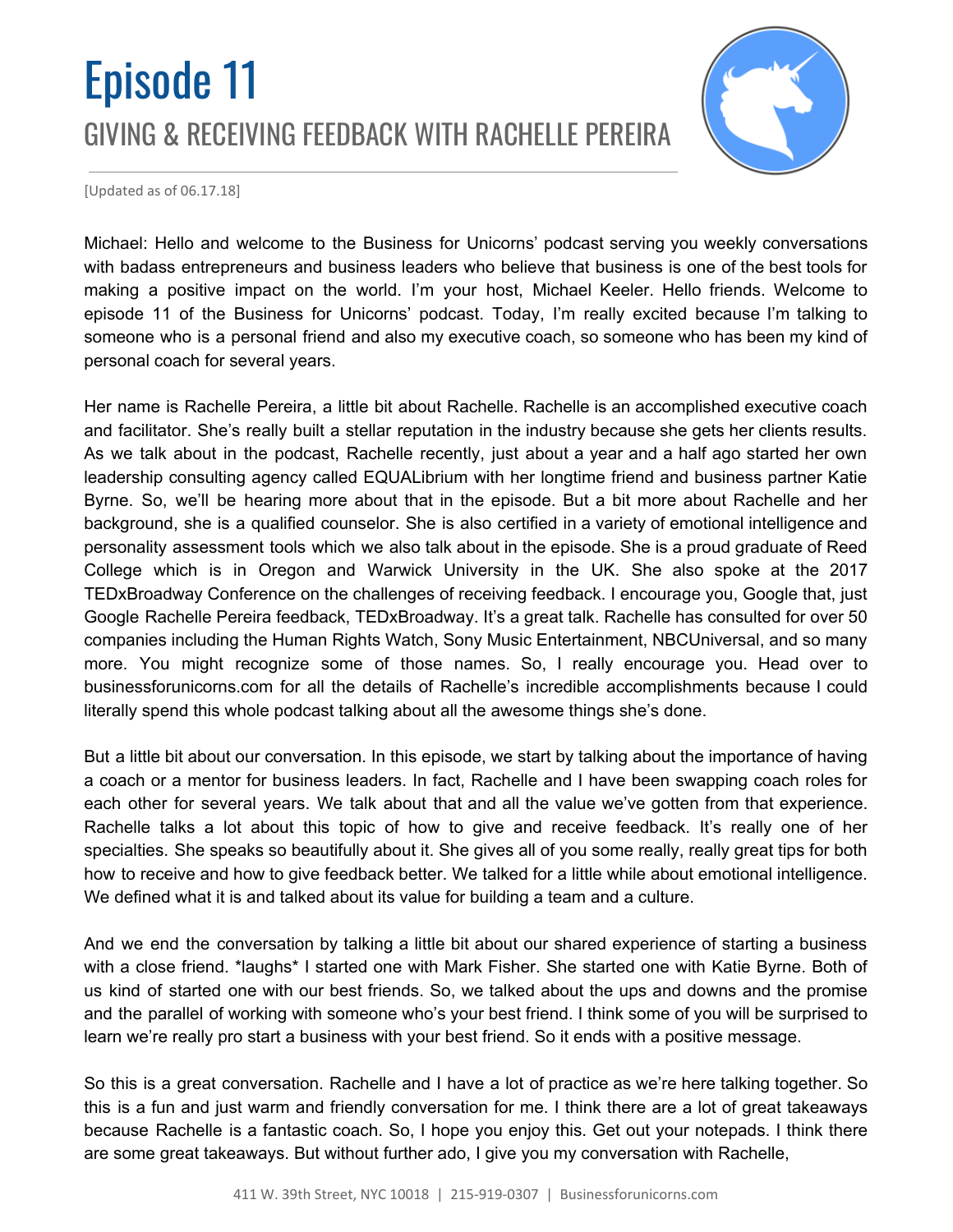Hi Rachelle!

Rachelle: Hey!

Michael: Welcome to the Business for Unicorns' podcast.

Rachelle: Awesome! Thank you for having me.

Michael: Thank you so much for taking the time to do this. I really appreciate it. I know you're busy. So, thanks for taking the time.

Rachelle: Oh! I was very excited to be asked.

Michael: Yeah. \*Laughs\* And I've been looking forward to this one. This is going to be so much fun because you and I actually have lots of practice at being in conversation with each other. We both have a lot of topics we like talking about. So, for our listeners, I will have kind of just given your bio but I didn't mention anything about our work together and kind of how we met. Funny enough, in preparing for today's chat because I'm a very prepared interviewer, I looked back to see when our first phone call was together when we first started working together.

Rachelle: Oh, when was that?

Michael: It was November 2015.

Rachelle: Shut up!

Michael: So we're coming up on three years.

Rachelle: Oh! Are we going to have like an anniversary party?

Michael: We really should.

Rachelle: \*Laughs\*

Michael: So, I mean, maybe I'll let you take it from there. We kind of first connected in November 2015. Do you want to tell our listeners like what our relationship has been like since then?

Rachelle: Yeah! Well, I'll even go a little bit back before that.

Michael: Oh yeah, I love it!

Rachelle: If you don't mind. So I'm a ninja at Mark Fisher Fitness. Back in the day, and I've been a ninja for almost five years. So back in the day, Mark used to run the orientation sessions. I don't know what… You have like a snazzy name for that.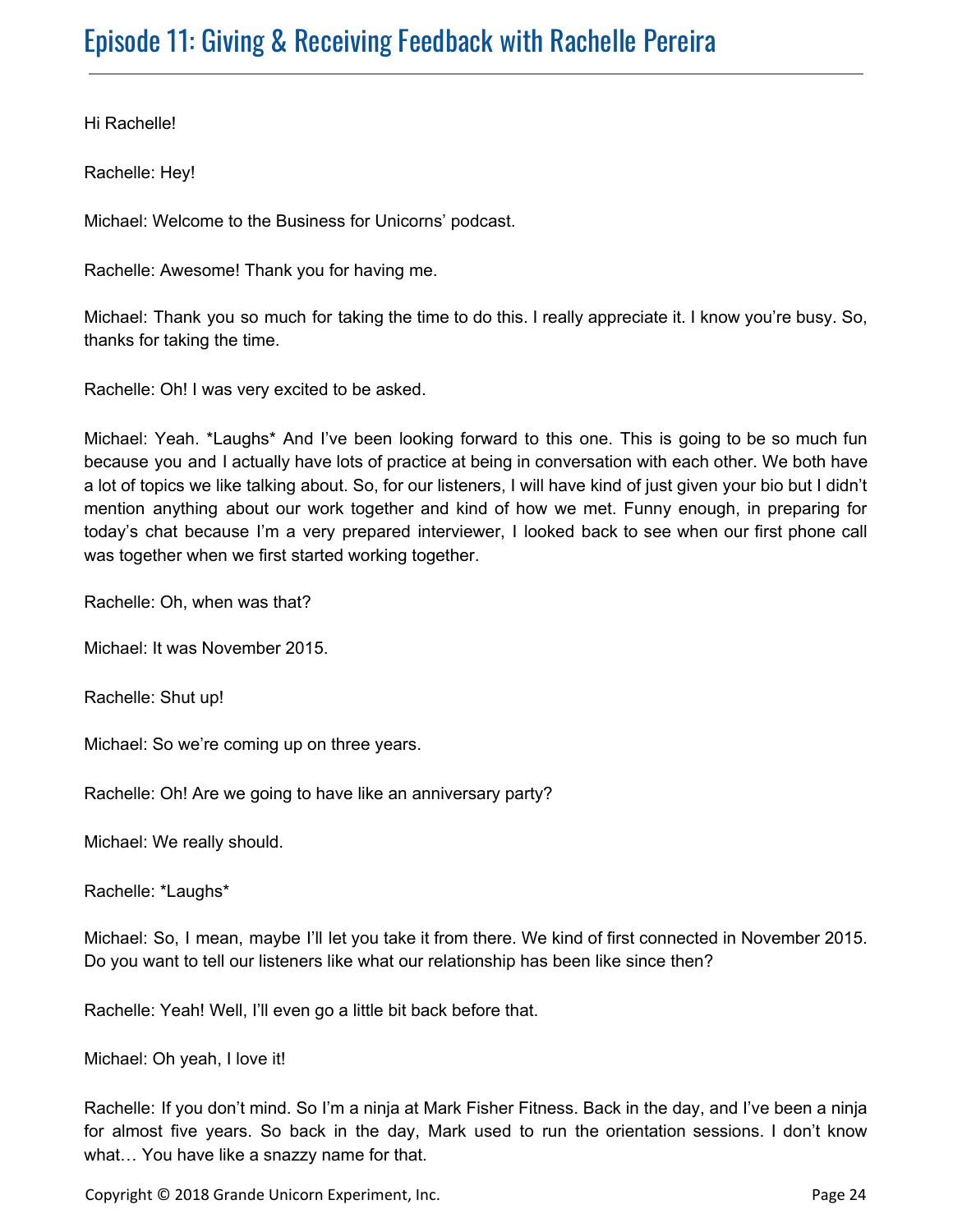Michael: I think they're called ninja baptisms, yeah.

Rachelle: Of course, yeah, of course. Anyway, so he ran it. I remember when I walked in and I heard him talk about the business and it wasn't really about nutrition. I mean he did talk about nutrition and working out, whatever but it was very clear that he was talking about his business and the values of the business. I remember sitting down next to my friend Katie who's also doing this thing with me. I turned to her and I was like, "We're going to do business with these guys. I don't know how it's going to happen. I love these dudes. I don't know how it's going to happen but we're aligned, like our stars are aligned here." And she laughs and rolls her eyes and says, "Whatever."

Later on, Mark and I nerded out a couple of times about management, leadership stuff because he was always super into it. He liked the idea that I was a consultant, whatever. I said that I was interested in getting up coach swap with somebody. I said who did he know in his world that would be a really good person for me to have like an executive coaching swap. And he goes, "Well, maybe Michael Keeler, my partner." I was like, "Do you think that he is up for it and has time or whatever?" And he goes, "Well, he'll tell you if he doesn't."

\*Laughs\*

Michael: \*Laughs\* It's fair.

Rachelle: I think he made the introduction. That's at least my – the way I recall it.

Michael: Yeah. That sounds about right. So, I mean since then, we've been doing kind of a coaching swap. So, when we're on schedule, it's like every other week I coach you and then you coach me. And then once in a while, we'll do kind of like a workshop swap. So you and Katie started your business how long ago now, almost two, two and a half years ago?

Rachelle: Yeah, two and a half years ago.

Michael: So once in a while, Mark and I will do a little workshop for the two of you and then once in a while, you guys will do workshop for us. You know because I told you a ton of times but I want to tell our listeners that kind of relationship has been just so, so valuable for us. I mean, certainly for me, [0:06:52 unclear] to have someone like you to hop on the phone with as a coach and someone who's in a helping profession to have someone to help and coach me has just been so, so valuable. And for Mark and I to have other entrepreneurs to talk with on a regular basis and kind of help each other out, and give each other a hand, and help each other, see each other's blind spots, and help each other organize our thoughts has just been so valuable. For our listeners, I think that's just like a great takeaway. I just can't recommend it enough. I think you feel the same way.

Rachelle: Oh totally. I mean, being a coach and having a coach I think is almost a no-brainer. Back in the day, I used to work in healthcare. I used to work with psychotherapists. Psychotherapists had to be in psychotherapy. They had to unpack the stuff that they were doing within their clinical capacity so that they didn't bring any baggage with them that they were dealing with personally to their client work. I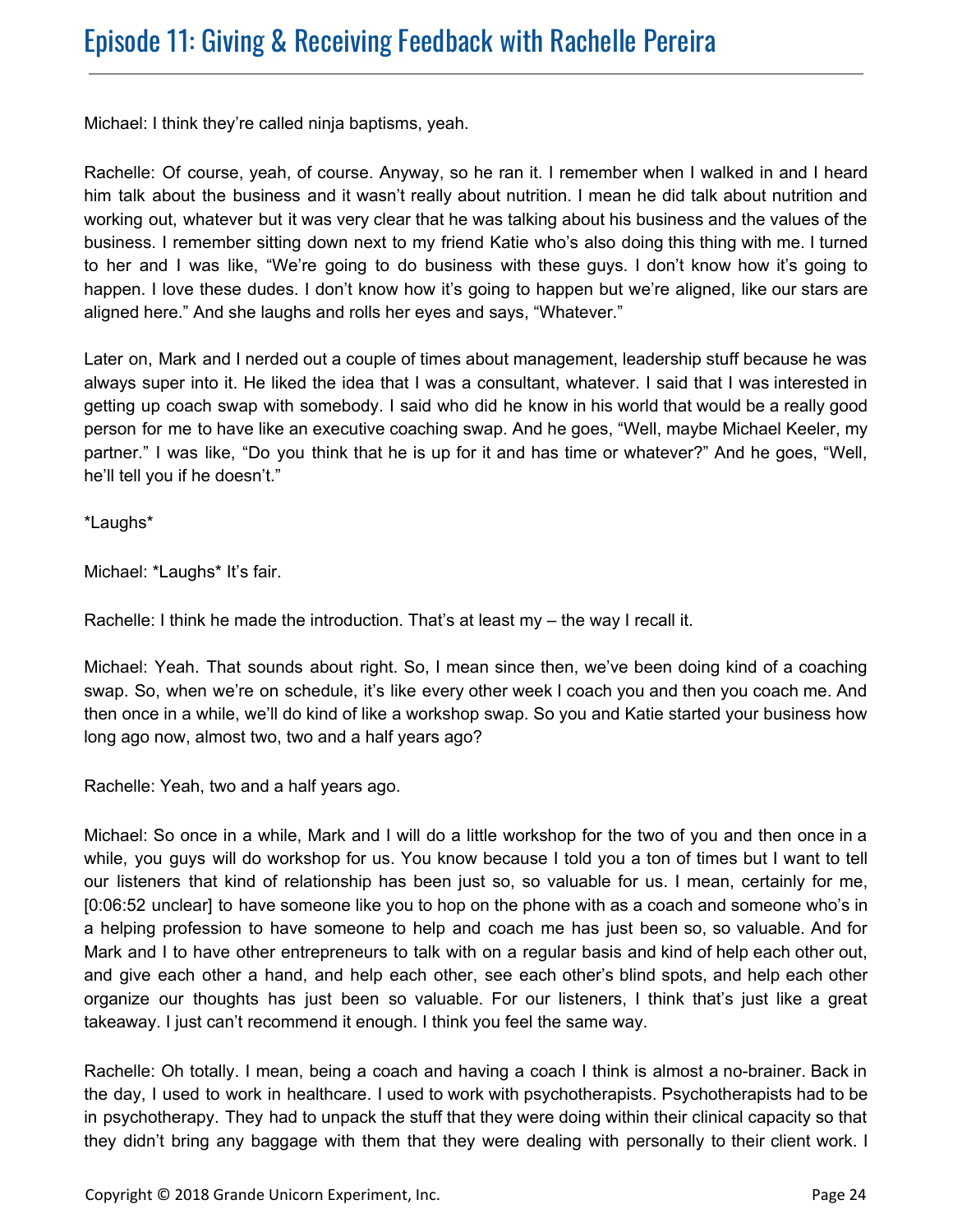think we certainly don't do anything as deep as psychotherapy. But I bring stuff for my coaching relationships that I know inform the work I'm doing with my own clients. So the way that you unpack it, the way that you get, even sometimes the questions you would ask a client or just ask back at you as the client…

Michael: Totally.

Rachelle: I love it and hate it when you say something to me like, "Well, how would you coach them out of this?" I'm like, "God damn it!" But it always works.

Michael: We know all the questions. We just aren't the ones usually having to know the answer.

Rachelle: Yeah, yeah.

Michael: When you put yourself on those shoes, it just changes things completely. They're not complicated questions to ask but just to have to answer them yourself is so true. It's so funny because I think people like us who are in helping professions often think that we're immune from having to be helped ourselves. But it's just a crazy thought. I mean it's like saying a dentist that doesn't need another dentist. In fact, I have heard of one who works on himself.

Rachelle: \*Laughs\* No!

Michael: But that's probably not recommended. It's true. It's not recommended. But the same thing is true in fitness. Trainers need also new trainers, someone needs to help them continue to push themselves and check out their form. There's a lot of growing programs for that.

Rachelle: Yeah.

Michael: So anyway.

Rachelle: And working with another coach also builds your own practice. It's like, "Oh! I like that angle. I like the way you did this." It's another way of building your own expertise is why putting yourself in that place.

Michael: Yeah, I love it. So listeners, go find someone to coach with you. There are a lot of topics. In preparing for this chat, I know there are so many things we love talking about. But I narrowed it down to three. We're going to try and get through all of them without this podcast being nine hours.

Rachelle: We can do it.

Michael: I want to talk a little bit about giving and receiving feedback which I know you love and did a TEDx talk about. I want to talk about emotional intelligence. I want to talk about starting a business with your friend because we both started business with one of our closest friends. So, I want to get to all of those. But first, let's start with talking about feedback. Generally, I think about giving and receiving feedback. I put it in the category of just difficult conversations. So zooming out to that level or thinking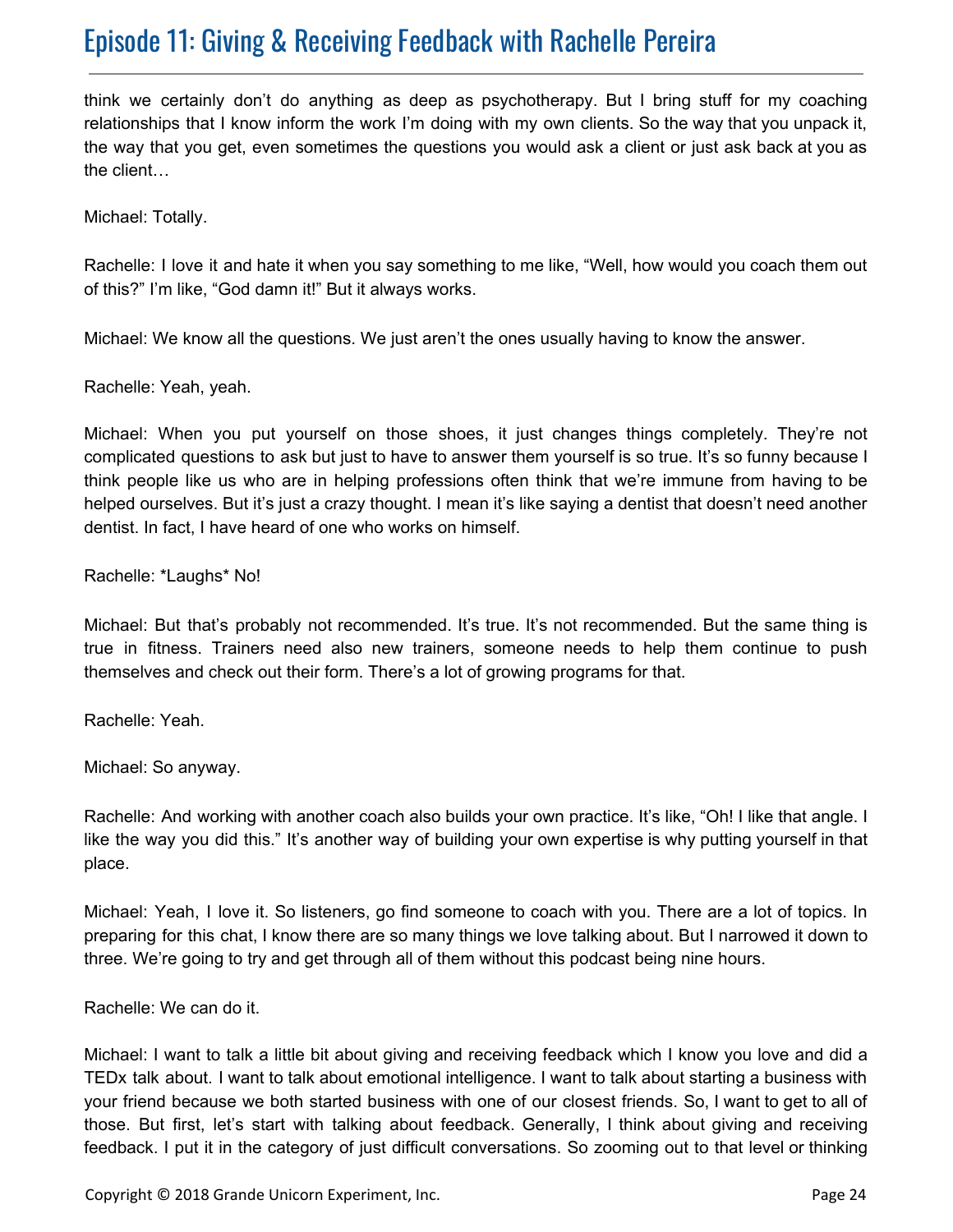about just difficult, challenging conversations, what would you say is your approach to handling challenging conversations?

Rachelle: So, let me counter you here for a second.

Michael: Great! \*Laughs\*

Rachelle: I think the number one problem that people have with feedback is that they think it is a difficult conversation, that they put it into that bucket of difficult.

Michael: I'm part of the problem, so exciting. \*Laughs\*

Rachelle: \*Laughs\* Yeah. So, I think that we have to think about feedback as data, you know, and how do you share information with somebody. So for instance, if you were to say, "What time is such and such movie playing on 42<sup>nd</sup> street," and I give you that information, that's just an exchange. It's a transaction. But why don't we think about feedback in similar ways of just it is transaction. I could also be wrong. I could say that the movie is at 3:00 and the movie is actually at 3:30, shame on me. But it's just information and you decide what you're going to do with that. But when we think about it as being difficult and we rehearse it in our minds a thousand times, and we imagine this terrible outcome that we're going to get from it, it's all of that storytelling that we do before we even have the conversation that makes it I think the hardest.

Michael: Yeah, I agree entirely. So on the flip side, what do you think are some qualities that make someone great at giving and receiving feedback? I imagine the qualities are probably a little bit different for giving versus receiving. But let's just start with giving. What makes someone really great at giving another person feedback?

Rachelle: I think that the core piece that you (you, meaning everybody listening) need to wrap their heads around is that they have to genuinely care about the person they're giving feedback to.

Michael: Sure.

Rachelle: If you really, really dislike somebody, if you have an employee that you just can't stand and that everything about them irks you, probably you shouldn't give them feedback. I mean probably you should find a way of moving them out because you're probably not an advocate for them any longer. But if you can't find a way of genuinely seeing the person for how they see themselves which is oftentimes in a positive light then you shouldn't be doing it at all. So really seeing that I think is number one.

Michael: Yeah. It's huge because I think when feedback is given well, it comes from this place of I'm giving this to you because I care about you. I'm giving this to you because I'm genuinely invested in you, or this relationship, or your work, or the outcomes whether it's something positive or whether you got to be able to see the person in some sort of positive light, to give feedback that is going to be received at all in a positive way. It starts with you genuinely being curious about what is this person's reality? Why is this thing working or not working for them? So kind of leading with that kind of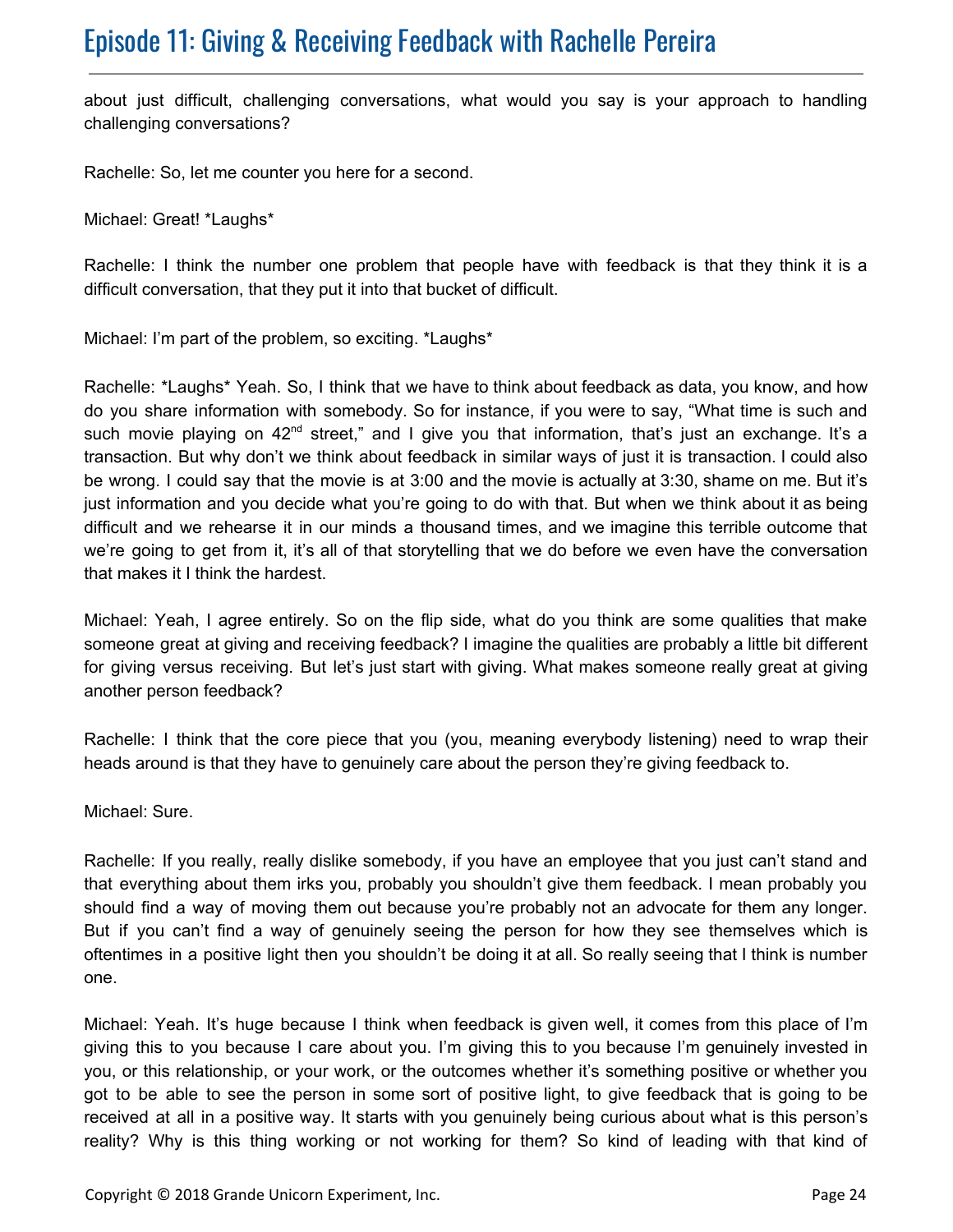assumption of good intent and just someone you have to care about at least some part of them. They don't have to be your best friend. You don't have to love them. But to care about them in some way, I think that's a really great point. What about the flip side? What makes someone great at taking or receiving feedback?

Rachelle: We cannot take ourselves too seriously. I think that when we pride ourselves on perfection, when we see our self-worth as being so delicate, I think that those issues really get in the way of hearing feedback. That's what makes us defensive or sometimes aggressive or shutting down, kind of like all of the bad or poor responses that we experience when we're sharing feedback with others. But if the person really believes that they're a work in progress in a genuine way, and you know, "Yeah, I screwed that up. Yup, I could have done that better." I think that that openness to the fact that to be human is to be flawed, I think is the key component to that. There are just too many. I've worked with so many people over years that are fragile. Their ego is just so, so, so fragile that it makes it incredibly difficult to hear anything that isn't affirmative.

Michael: Yeah. I think what I'm hearing in there are two things is that if you want to get great at giving feedback, one is to have some reckoning with the idea that you're fragile and maybe start to instill in yourself some belief that you are strong, and/or powerful, and/or whatever the word needs to be for you that's the opposite of fragile, but that you are capable and worthy and all those things. The second piece you said there, I'm trying to think of how to reword it. I'm not sure how to reword it. But I heard a second piece there. You kind of keep talking about it. Maybe you'll circle back to it.

Rachelle: I think that we have to believe that we're a work in progress.

Michael: There you go. I think that was the phrase that was really resonating with me was like yeah, not only am I not fragile but I can keep getting better. I can keep improving. I'm not a finished product today and I may never be but I'm a work in progress. I love those. That would be a great mantra for someone, right? I am not fragile and I am a work in progress. Like put that on the fucking t-shirt.

#### Rachelle: \*Laughs\*

Michael: I think it would do a lot of people a lot of good. Yeah, that makes sense. Another kind of like buzzword in this space these days is the idea of candor and how important candor is. I think it might be kind of Kim Scott's book which was Radical Candor that has made this word pop up so much. So I feel like when talking about feedback, this idea of just really being candid with other people comes up a lot. So, my question for you is how do you know when someone's taking candor too far? Because I feel like so many are interpreting this as just like just don't share your quota. Just tell them the truth. I'm like that's not what we're saying here. I mean how do you balance that approach for candor? What are your thoughts?

Rachelle: I love it when people say as part of their persona and they say to you, they're like, "You know what? I'm a truth teller. I just tell the truth. And I dish it to anybody who I'm around all day everyday." It's just as soon as I hear that I'm a truth teller, it's like, "Oh snap." You know this person is probably dishing out too much candor.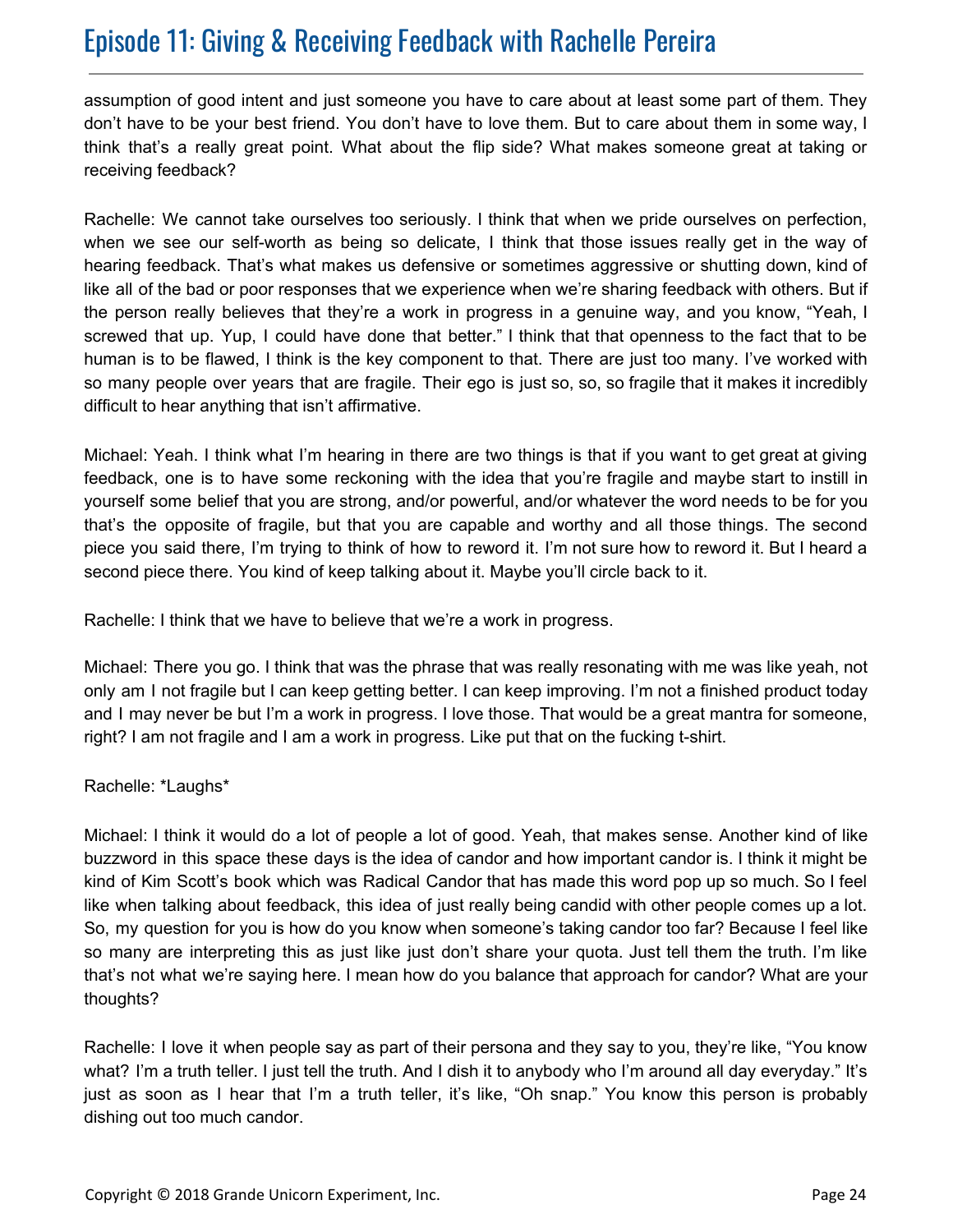Michael: They wear like a badge of honor, I mean when I hear that, yeah.

Rachelle: Yeah. Most likely, they dish it way more than they take it. I think that that's the thing especially. Even if it's framed in your mind that you're the truth teller, that means you're right and they're wrong. That's not candor. That's arrogance.

Michael: That's judgment.

Rachelle: It's super judgment.

Michael: Ultimate blame. \*Laughs\*

Rachelle: Yeah. And so, I think when it is in balance is probably one of the key components to if an organization for instance, if their culture is beyond radical candor and just being like candor. I don't know what that looks like.

Michael: Yeah. \*Laughs\*

Rachelle: Candor-tastic. I don't know. Anyway, awful.

Michael: \*Laughs\* That's your next book.

Rachelle: Yeah. Candor-tastic. That's where we are. So, I think it's how balanced is it? Is it a two-way conversation? Are you just like spreading the truth and then moving on to the next person?

Michael: Yeah. I think that's a great point of view. If you're really leading into that candor extra hard, you're the one going around truth-telling all day. You may want to think about how much truth you're taking in.

Rachelle: Yeah! Yeah! Who has been candid with me today?

Michael: Yeah.

Rachelle: What messages have I heard this week that have really made me think?

Michael: That makes me think of that workshop we went to. We went to a conference recently. One of the points, I wrote a blog post about this, was that one approach to feedback. I don't know if we're in this session together actually. An approach to feedback that can be really useful especially for managers is to just ask for a feedback more often.

Rachelle: Yeah.

Michael: But anything, it's one way to check yourself in this candor department or feedback in general is not how much feedback have I given everyone else today but how much feedback did I ask for, for myself. That's probably the great muscle to flex on a regular basis.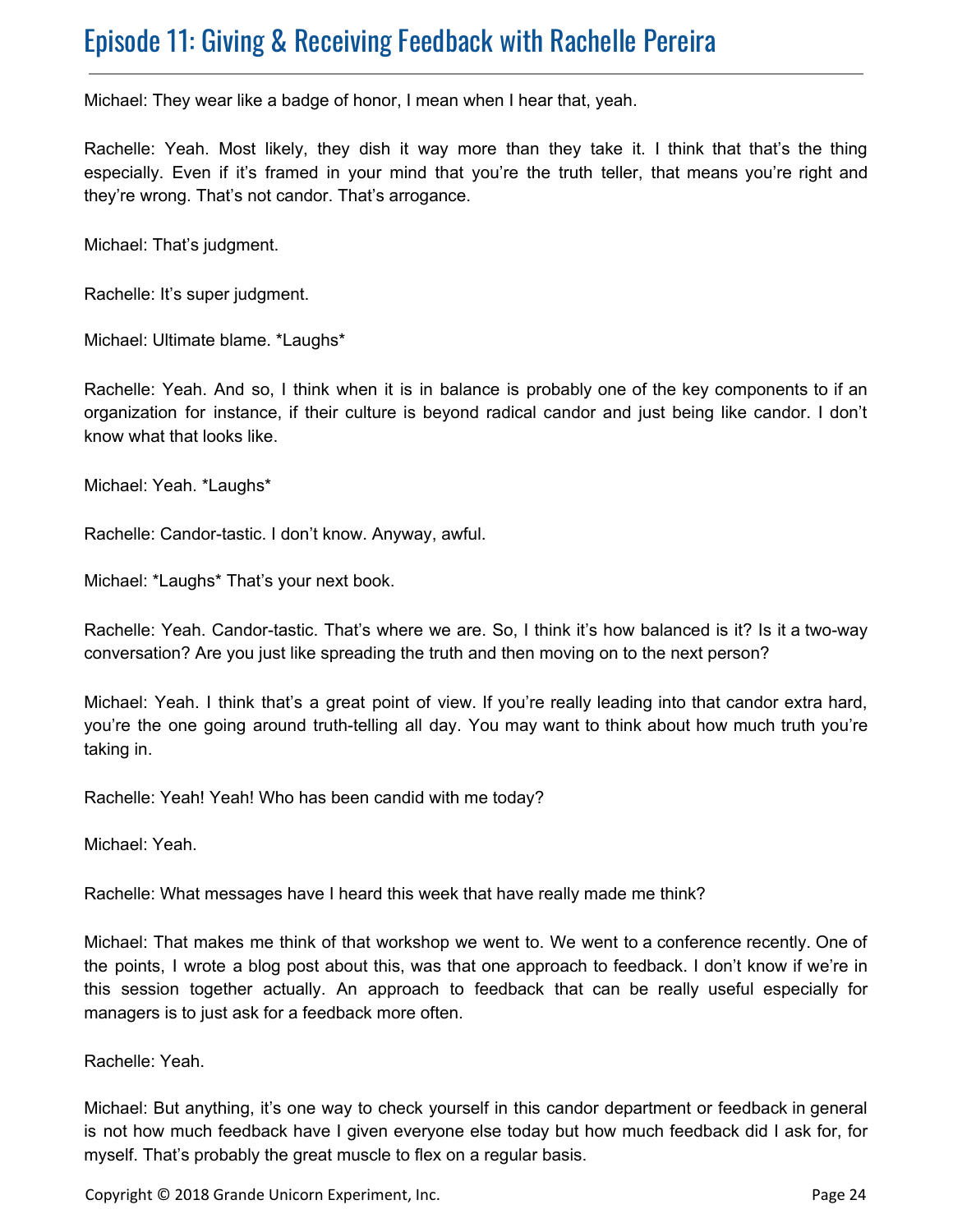Rachelle: That was Dr. David Rock, right?

Michael: Yes, exactly.

Rachelle: NeuroLeadership Institute.

Michael: Yeah, I think that's a great one. So, many of our listeners are business owners and they want to kind of help train their teams to be better at giving and receiving feedback. If they've never really broached this topic before and they want to like start fresh, how do you recommend they get started? I mean, if you're a business owner, what do you do first with the team of people who've never talked about giving or receiving feedback before? It might be a weird topic to spring up out of nowhere. Where do you suggest they start in that conversation?

Rachelle: I remember that session that we went to well because I wholeheartedly agreed with the approach, which was that it has to start from the top and it has to be role modeled. To be fair, I've worked with so many organizations where the executive team is off limits for feedback. They're sort of glassed in. They're untouchable. People, if anything just gives them tons of positive reinforcement and stroke their egos but nobody is really real with them any longer. I think that you have to be incredibly aware as a business owner of how you ensure that that isn't the case. And that you are receiving feedback and you're giving feedback to each other as an executive team on a really regular basis. By regular, I mean weekly, daily, that regular. To the part where it's not part of performance management. It's just how we talk to each other. I think if you don't role model that well, I would save your money and not train the rest of your staff.

Michael: Yeah. \*Laughs\*

Rachelle: If you feel like as a team you do that very well and you're ready to now teach the next layers of your leadership or management or just your direct reports, how to do this well, then I think it's much easier of a conversation to say, "This is what we do, and this is why we do it, and this is how you do it." But I think that idea of asking creates a system and a process, something that can be baked into the way that people interact with each other. You can even say, "How many times did you ask for feedback this week," as a way of making sure that people are doing it.

Michael: Yeah. I love that. So, for all you folks listening out there, you're like, "Yes, yes. I want my team to get better at this." Guess what? It starts with you. \*Laughs\*

It starts with you, I think especially if you're a manager at your position. So really start by asking for it yourself and just modeling that behavior on a regular basis because I think you're right. It's much easier to spread this message from a place of like I'm walking the talk you all. I'm doing this. I've asked you five times this last month. So, I think it's a really, really, really great advice.

Rachelle: For those that are listening that aren't a business owner or not sort of within the executive team but have perhaps their own team within a larger organization, this is what I'm not saying is that you shouldn't do anything until your boss does it. Because I think that often comes across as that's the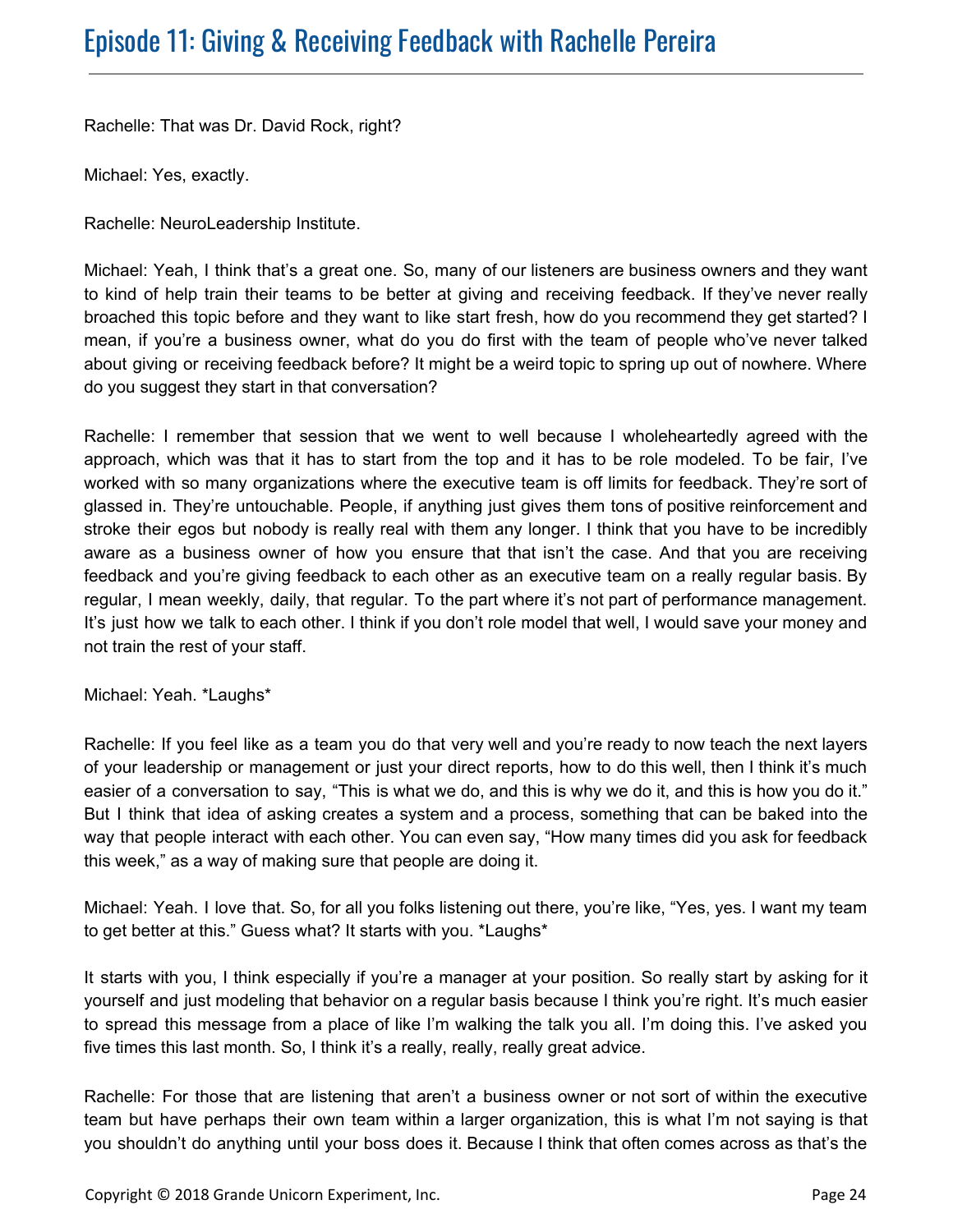message. In fact, you have a micro culture and you're the boss of your micro culture. How do you create that with this tight really, this tight unit of really clear communication with each other and despite what else happening in rest of the organization?

Michael: I think the real message here is everyone can do this. Everyone can start asking for feedback tomorrow. However, if you wanted to spread to the organization, I think the most quickly, this is one of the things that does tend to trickle down. It does have to be modeled at the top first. So, that's great. Anything else about feedback we should talk about? I feel like we could keep going on this forever. But I'm going to move on if that's okay with you.

#### Rachelle: Let's do it.

Michael: Let's move on. So, I want to talk a little bit about emotional intelligence because even though I love this topic, I have yet to talk about it on the podcast. I thought you're one of the people who introduced me to certain aspects of this. So, I thought what a better person to talk about this with. So first, I would just love to hear from you like how do you think about or define emotional intelligence?

Rachelle: I think it's incredibly linked to feedback because the two things that we talked about as being critical to being good at giving and receiving feedback is that you have to understand that you're a work in progress and that you're human. That is essentially what we call self-regard. You have to have healthy levels of self-regard. Not inflated regard where you think you're the smartest person or you own the business, therefore you know the mess. And not low regard like nobody knows. Everybody's smarter than me. I have no idea what I'm doing. That's what we'll consider low regard. But healthy regard is when you just believe that you're a good person. You like who you are. You feel comfortable in your own skin. But you know that you're always trying to get better at what you do and who you are. So I think that is a foundational piece.

So I think about emotional intelligence as - this is going to sound a little strange but go with me here. I think about two buildings, two two-storey buildings next to each other with basements and self-regard is in one of the basements. Without self-regard, the whole rest of the building is not going to be supported. It's the foundation of everything else. Next door to that basement, the other basement is regard for others which is like giving a shit about other people. If you believe you're essentially good, other people feel like they are essentially good too. I once was speaking at an event and I remember asking the audience to raise their hand if they thought that they were good. And like 95, I don't know why it wasn't 100 but 95% of the people raised their hand and said that they were good. Then I said raise your hand if you think other people are fundamentally good. And half the hands went down. Like we don't believe other people are good, yet, we believe ourselves are good. That is one of the hardest concepts for people to understand as part of emotional intelligence but it's the basement. Without the basement, the rest of the emotional intelligence model just is…

Michael: This is so interesting because that phenomenon just happened in so many areas. It doesn't have a name. I'll think of it in a second. I think it's called fundamental attribution error. Yeah.

Rachelle: Yeah.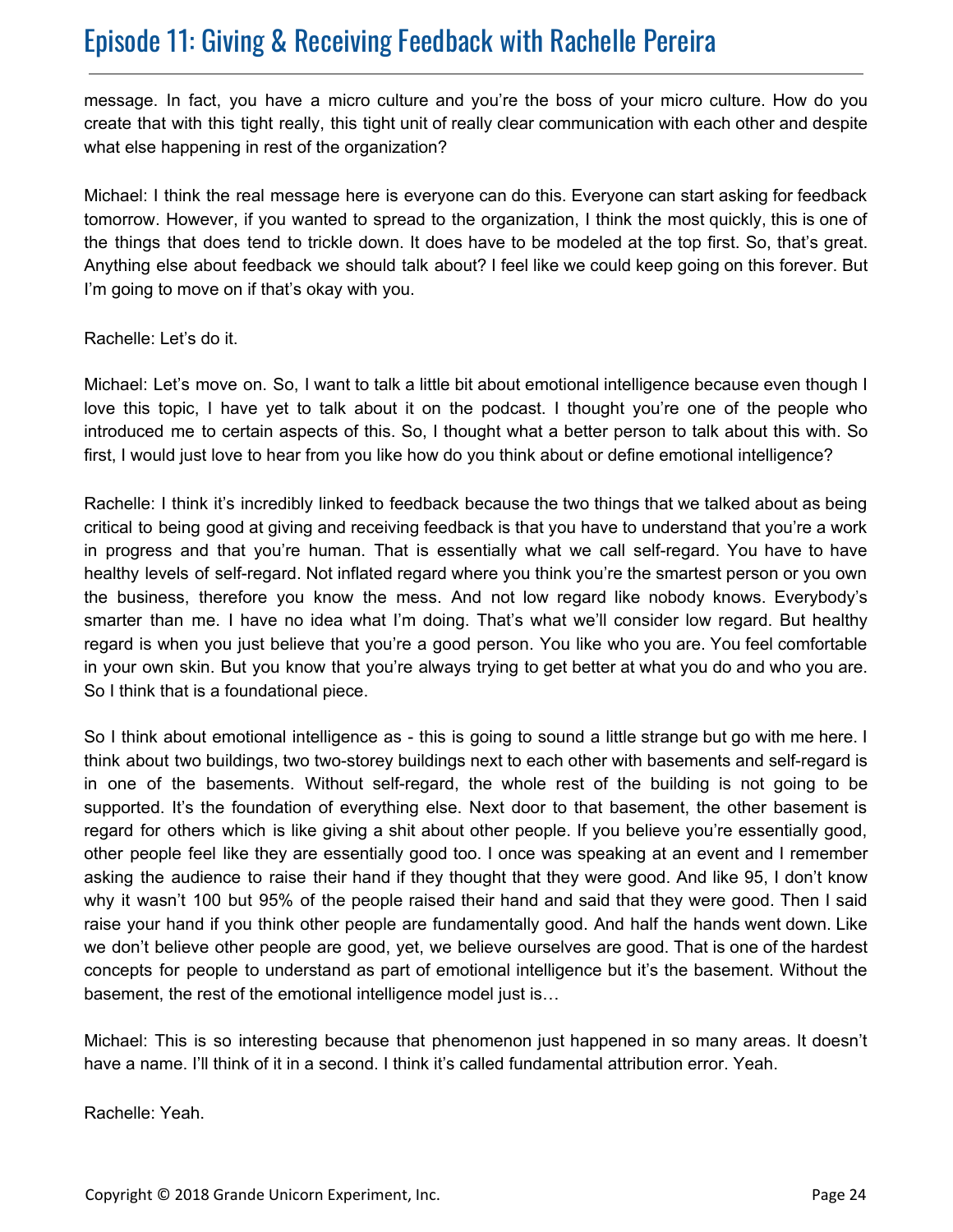Michael: It's that idea that when we make a mistake, it's because of the circumstances. When everyone else makes a mistake, it's because of a character flaw.

Rachelle: Oh yeah. They're that deeply thought individual.

Michael: If you were late, you're just a lazy fill in the blank. \*Laughs\* And if I am late...

Rachelle: Because of the train. \*Laughs\*

Michael: Totally. It's so interesting when we do it on emotional intelligence level as well. I like, you know, is that yeah, that's so fascinating. So, what are the other elements or aspects of emotional intelligence? We got self-regard. We got caring for other people. What else is kind of in that spectrum?

Rachelle: So the other floors to the house, so above self-regard is self-awareness. So, do I understand my emotions and do I understand where they're coming from? So, if I am pissed off and I woke up pissed off, and I'm going about my day feeling agitated, do I even know why I'm agitated or am I just feeling this way all day long and it's kind of affecting every single interaction that I'm having with myself? Next door to self-awareness is awareness of others. So, if I can see you, Michael, are pissed off, can I recognize that you're pissed off? Can I see it on you? And some people actually are very, very poor at reading other people's cues. Also, do I have any empathy to try to understand why you're pissed off versus making it almost immediately about me? So if you're mad, if we have a call and this has never happened before but let's say it did.

Michael: \*Laughs\*

Rachelle: But if you're mad or angry or snippy about something, I have enough of a regard for you that I think, "I wonder why he's being like this because this isn't how he normally is."

Michael: Yeah.

Rachelle: Something must be bothering him versus what a dick. Why is he ruining our phone call?

Michael: Why is he putting this on me?

Rachelle: I want to be candid with this guy. So, those two elements are really critical. And then the top, the last two floors is self-management. So, if I'm mad and I know that I'm mad, can I manage myself? Can I walk myself down off the ledge, talk about what I need, or change my state, change my energy? Am I able to do that? Then the other one is social management. So, can I do that with the people? If I can see that you're mad, how can I talk to you about it versus getting in a fight with you?

Michael: Yeah. I love this topic so much. So, let me ask you this. When I talk to people about emotional intelligence, I often get the response that people feel like this is something to be kind of like nice to work on, or nice to talk about with themselves or with their teams. But I think that they're skeptical that kind of investing in like emotional intelligence training or any sort of emotional intelligence work will actually yield business results.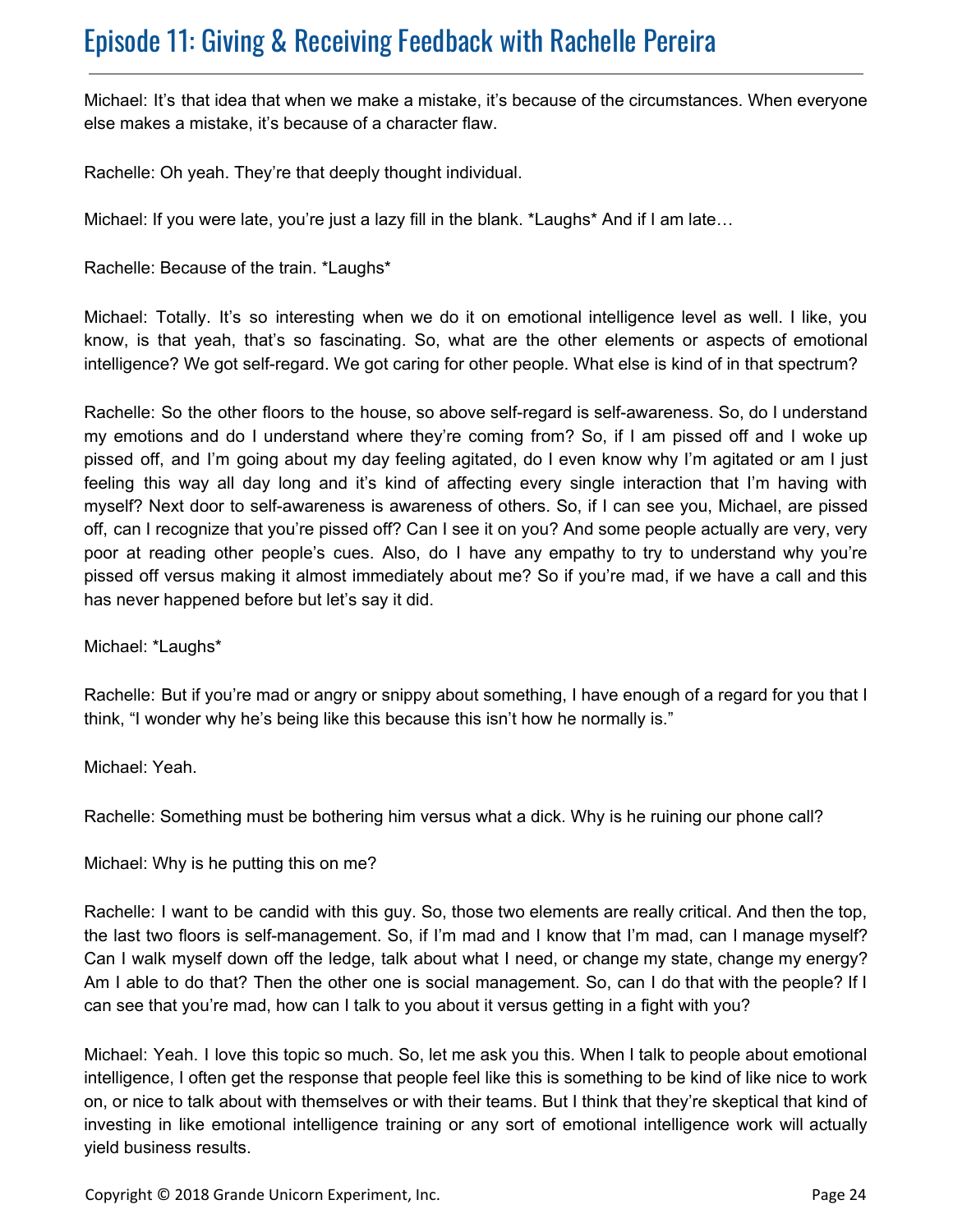So, I want to put you on the spot here for a second. I didn't tell you in advance I was going to do this.

Rachelle: Uh-oh!

Michael: But I'm wondering if you can kind of because you have so many years of experience on this kind of work, I wonder if you can just kind of pull back, go back into your Rolodex of experience and give an example of when improving emotional intelligence really made a real impact on a business, whether it's the effectiveness of a team or business as a whole. Can you give any examples that you think makes this idea of emotional intelligence kind of concrete from a business investment perspective?

Rachelle: Yeah. ROI is always a really tough one in this space. It's hard to measure, yet when you know that it's working, everybody knows it and feels it. And it certainly does impact the business positively in many different ways, and so ways in which I think you can… When you have an organization that is high-trusting, sometimes it's referred to as a high psychological safety, you have more innovation, more creativity, better relationships, more candor like positive feedback that is being given to other people, better retention, less grievances. So, there's lots of different sort of metrics that you can look at and that will change as an organization's culture changes over time. But you know what? I think about working with specific organizations.

Michael: And so we'd have to name many.

Rachelle: Yeah, yeah, yeah, yeah. This one was terrible.

Michael: These guys.

Rachelle: Yeah. But I think there was an organization that I worked with, we worked with the executive team which was not terribly dysfunctional. And they worked fairly well with each other. But it was pretty low trust and functional. It wasn't in any way a high performing team. But it was very functional. Through looking at these different aspects and having them develop an awareness and a skillset around their own regard and their regard for others as being foundational, and how they then talk to each other and have feedback conversations and nurture their team with emotional intelligence, that's the thing that changed them from being functional to being exceptional. What was interesting was when I was walking through the rest of the organization, people would say, "I can't believe… Whatever you've done with them, it's made my life better. It's made our organization better. I like working for these people more." So other people, it's like palpable.

Michael: Palpable?

Rachelle: Yeah, yeah, palpable.

Michael: I always say this. Some of these results with emotional intelligence, people feel it before they can see it.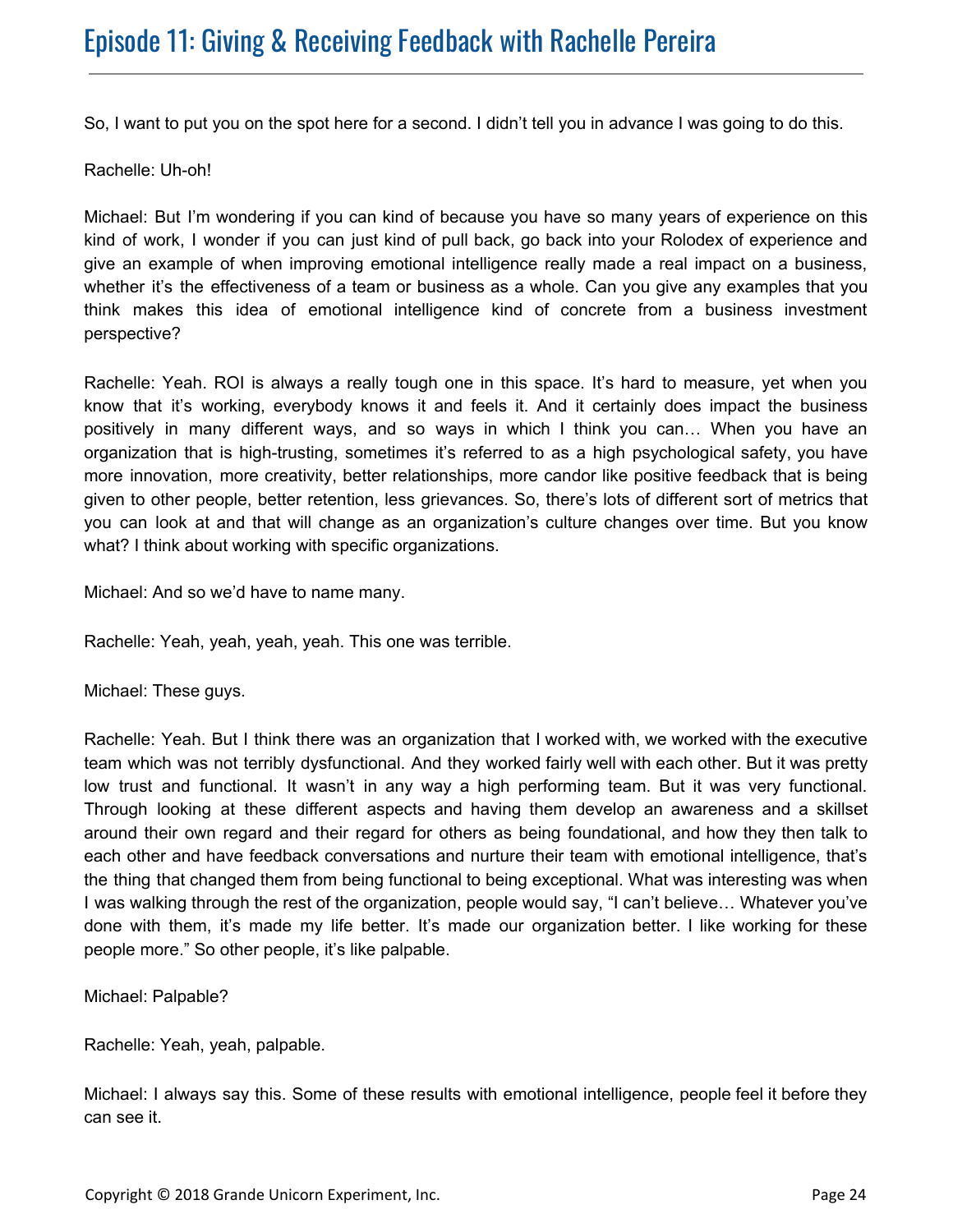Rachelle: Yeah!

Michael: They feel it where they can articulate the change.

Rachelle: Yeah. And when you really get into it, it's so instinctual. It's like how can you say that these are not good skill, good things for your business? I want people to not trust each other, to not be able to read each other's cues.

Michael: To not like themselves and be able to think highly of themselves.

Rachelle: To be mad all day and not change their state. Instinctually we know that this is good for us. I think it feels touchy-feely and that's why a lot of organizations sometimes shy from it. But I think it's anything but actually.

Michael: I feel like more and more and I think great generations are doing it or expecting more of the workplace. They want our workplaces to be placed somewhere where they can show up authentically and be themselves. They don't want to have a work persona and a non-work persona. So, I think that more and more were asking for workplaces to be places where we can like ourselves, and be ourselves, and express our emotions, and talk about our feelings, and be connected to other people. I think this topic is going to have more and more resonance in the workplace as the years go on, as the year kind of take on as well.

Rachelle: Totally. I remember early in my consulting career, it was very, very, very common that you'd work with people who would say work is work and home is home and check your emotions at the door. I used to hear that all the time like check your emotions at the door. Pull on your big girl pants. And like get on with it. I just think that is just such an archaic way of thinking about the workplace now and very rarely do I hear the same words spoken. So I think that there's definitely a shift.

Michael: It's also just impossible to be at work 40, 50, 60 hours a week and try and be emotionless. \*Laughs\* What kind of challenge is that? What kind of expectations are we setting for ourselves that we're just like not going to show emotion for most of our week?

Rachelle: Yeah. But you do have emotions. They just come out in even worse ways.

Michael: Yeah, you don't have a choice.

Rachelle: Like really passive-aggressive stuff. Really, we have them. We either suppress them or we channel them productively.

Michael: Yeah. One of the ways, I actually dove deeper into emotional intelligence was this assessment tool that we both use. I don't know if you want to talk a little bit about like why someone listening right now is like "Yeah, I want to learn more about emotional intelligence. I want to learn about myself and my own emotional intelligence?" Why they might consider doing something like an assessment? Because I think oftentimes, people hear like assessments like Myers–Briggs and things like that. I know for me, I often judge them as like putting people in a box unnecessarily and kind of narrowing the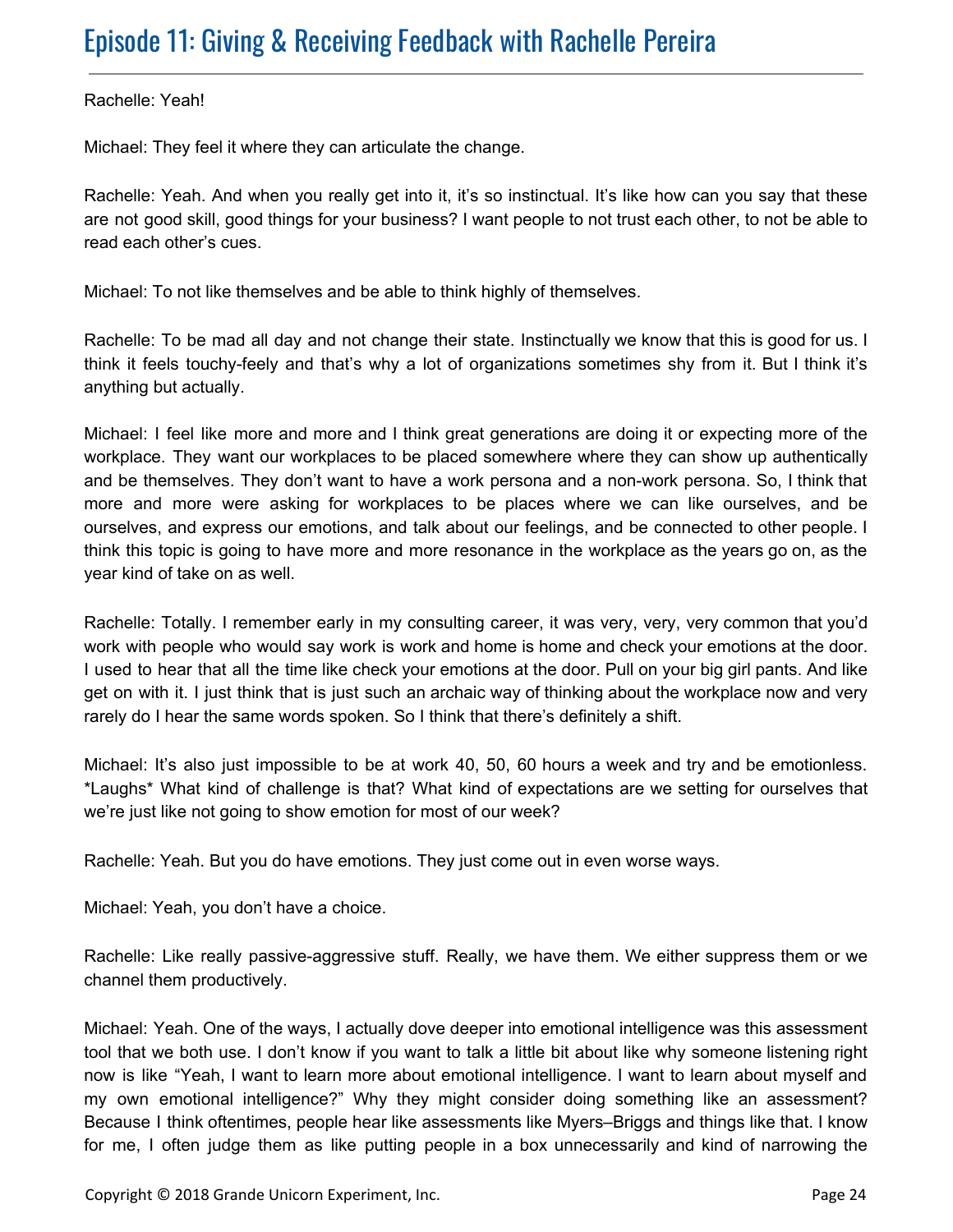conversation instead of expanding it. But I know assessments done the right way do have the ability for people to see themselves and others differently and broaden our definitions of ourselves and others. So I don't know if you can just talk a little bit about the kind of assessment tool you use for emotional intelligence. I know there's probably a few. Like why someone might consider doing that.

Rachelle: We use a couple of different emotional intelligence tools but the one that, I think that we're referring to is called the EQ-i 2.0. I think it's a very, very rigorous assessment with high validity, high reliability. So, it's a trustworthy assessment which is important. But what I think is great about it is that it breaks down kind of those general buckets that I was discussing before but in very work-related terms, so assertiveness, independence, decisiveness, flexibility.

Michael: Decision making.

Rachelle: Decision making, all of those things which are very related to business and so it feels all of a sudden less touchy-feely and more practical. What I also like about emotional intelligence as a topic and as an assessment is that it's not set in stone. What you assess at is a starting point but it is absolutely 100% changeable. I've seen this so many times that when you put a lot of attention particularly into one piece of it, you'll see all the other pieces start to also increase. So for instance, if somebody's working on assertiveness going back to feedback and they're really trying to be more assertive in clarifying what their needs are, their self-regard is going to come up. Their decisiveness is going to come up. Their relatedness to others and their relationships increases and all these other things like follow suit. So it's a really good practical to think, "Well, what do I do with this and how do I make it better?" It's not like Myers–Briggs is sort of you are who you are who you are, which is sort of like, "Oh I didn't like how I came out. Crap!"

Michael: In some ways, in people that's true of IQ as well. Some people think personality is in that bucket though I think that research is changing. But I think it's an important thing to underline here about emotional intelligence is that when you take an assessment on emotional intelligence, it is a snapshot. It's like a Polaroid of you in time. This is something that has been proven can change when you invest in it. So, I think that's a huge distinction to make.

Rachelle: Yeah. It's interesting that your EQ increases between the ages of 18 and I think they said like 55 or 60. So really, our entire adult life has so many opportunities that present itself like parenthood, and relationships, and being a manager, and owning your own business, and lots of other things that are actually catalysts and let opportunities for developing your EQ. So it's cool.

Michael: Yeah. I think that's great. I love talking about emotional intelligence. I'm so glad we did. That was my first time on the podcast.

#### Rachelle: Yay!

Michael: In the interest of time, I want to move on because I think there's a lot to say in this last topic. Here's another one I don't think I've talked about in the podcast before. But you and I both have started the business with one of our closest friends.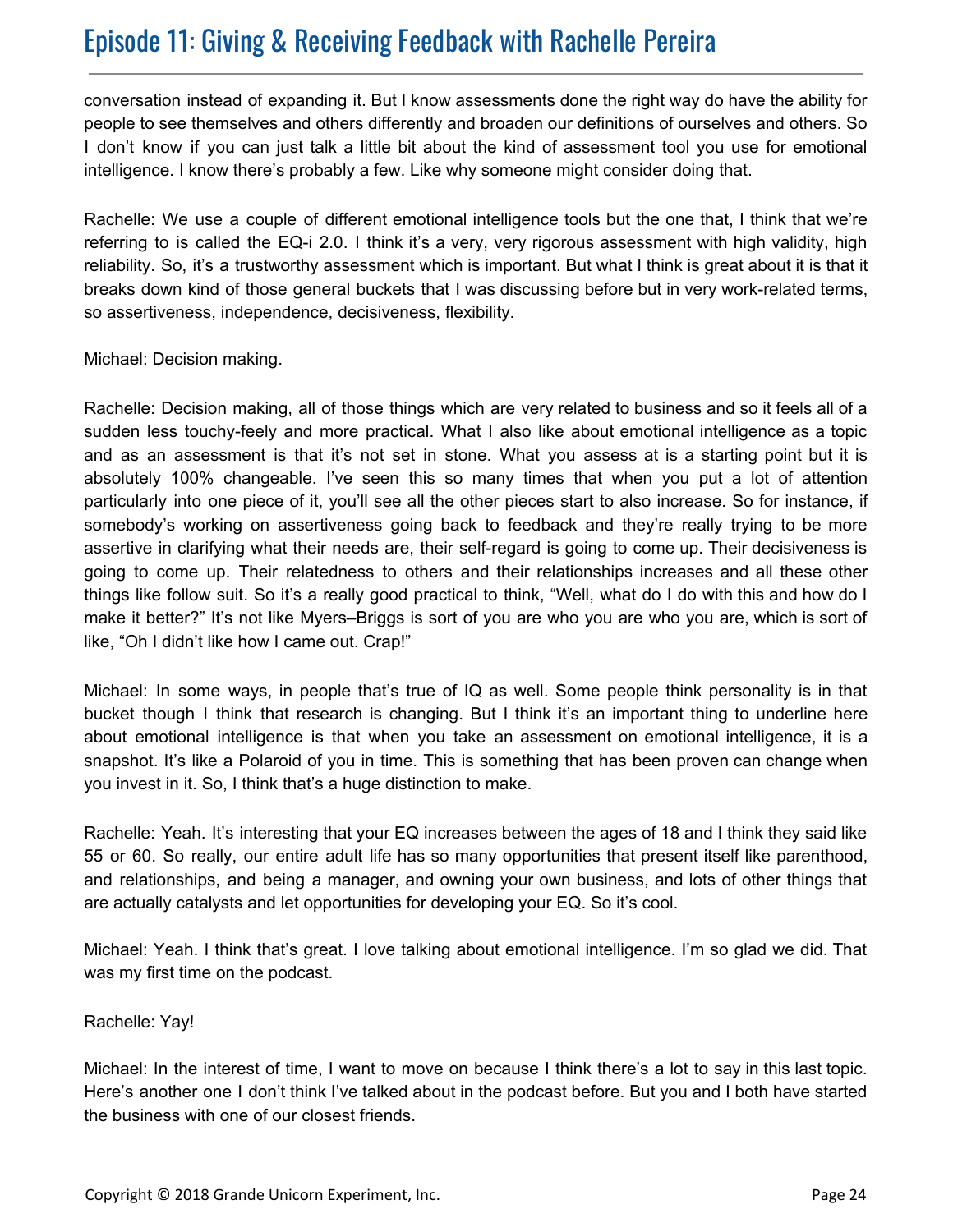Rachelle: I know.

Michael: I will have mentioned Katie in your bio but you want – just kind of walk me through your relationship with Katie. What conversations did you have that led to you starting a business with one of your best friends?

Rachelle: So, I've always believed that you don't mix business and pleasure.

Michael: We told a million times, yeah.

Rachelle: I really do feel like I've had that mantra for most of my life. I would say learning more about your business really did change my perspective on seeing that it's possible. I don't think I'd ever seen anybody do it. I really admired your business and I admired your relationship that you had and the way that you talked about each other. So, I think it planted a seed in my own head of like, "Oh! What is next for me?"

So, I've known Katie for nine years. We met in a pool at like a children's swim class when our first kids were about six months old. We instantly liked each other and became sort of fast friends and very kind of aligned on lots of things about life and philosophy. And our personalities clicked well with each other. Anyway, she was taking a career break and I was still doing my consulting. Then as things were moving on, she was talking more and more about entering back into the workplace. That's when our conversation started about what about if we actually went into business together? We sort of circled around that topic for quite a while.

Michael: Yeah, that's amazing. So without getting too personal, I mean we've talked about this a bunch, but can you just talk a little bit about because you've been doing this for two and a half years now. I know the conversation to start the business started before that. What are just some of the kinds of ups and downs you have in working with a partner in general, let alone one that you also spend personal time with? So in general, can you just think back the last two and a half years? What are the moments which have just been like the greatest to share with your business partner and friend? What are the times that that's kind of been the hardest dynamic?

Rachelle: Oh you know it's like the two sides of the same coin actually. It's when the hardest times is when you're having to have a conversation that you are frightened of, which is for us is like beyond… It will be like making a change to the business that's going to really impact one of the other people. Or giving each other a tough feedback that we know we need to share with one another. And so, just like any other business, it's really thinking about and being anxious about how these conversations are going to go because you also feel like you have a lot on the line. Because it's not only your colleague but it's also somebody who you're connected with in many, many other parts of your life. In fact, those other elements even feel more important than the business. So, you don't want to crush a relationship that means so much to you.

Michael: Yeah.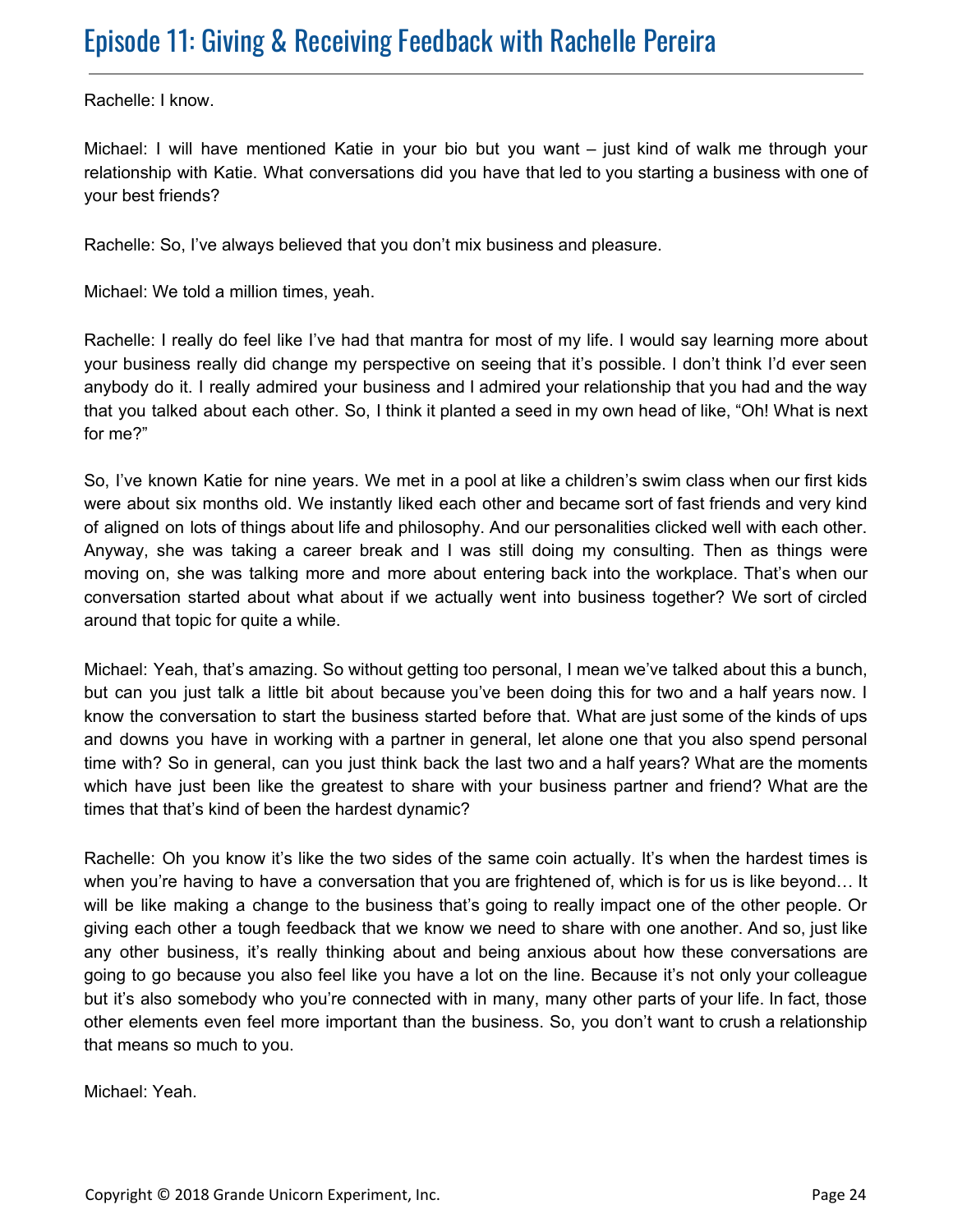Rachelle: And so, but when you actually do it and you come out on the other side of it, and the business is better, and you feel better and they feel better, and actually if anything, it's brought you closer together, it is incredibly gratifying. I mean it's like a marriage.

Michael: \*Laughs\* Yeah.

Rachelle: It's like the first time you have a fight and you think, "Oh my God! This is terrible." Then like you're married for a long time and you cycle through fights that are way worse but much quicker, you just have this resilience that you can get through a lot with one another. That's awesome!

Michael: Yeah, yeah. I love that so much. So, what are the kinds of topics that you think are the hardest for you guys to talk about? I know they're probably pretty similar to Mark and I. But what are the kinds of topics for those people out there who maybe have business partners or thinking about it? What are the kinds of things you guys find yourself negotiating that are the toughest conversations?

Rachelle: Well, I think that good business partners aren't aligned in certain ways. So especially around values and mission, having somebody who you know is incredibly aligned with you on what you're trying to achieve and how you want to achieve it is critical. But your skillsets and your experiences is just naturally going to be a lot different. If it's not different, I would almost challenge that to say, "Well then maybe one person is redundant." Yet, the difference also brings up lots of conversations around well, what's equal, what's balanced, who does what, what value do we put on different activities. I think it's that kind of stuff that we have come into this business with having lots of those questions because she was a trader on Wall Street and I wasn't. We're in a consulting company. So, those have been like sticky but super necessary.

Michael: Yeah, of course. I think that's the thing that you have to do in business that you really don't have to do so much as friends. It's a little bit of like you have to place a value judgment on your experience and your skills and say, "You're really great at this. You're not so great at that. I'm better at that than you but you're better at that than me." As friends, we probably do that secretly but you don't have to do it as obviously. \*Laughs\*

Rachelle: I'll bring the lasagna. You bring the salad. \*Laughs\*

Michael: Exactly.

Rachelle: And buy it from this place.

Michael: That's been true for Mark and I as well is that we definitely couldn't be more different in many ways, so aligned in the middle stuff, in the mission vision values, that kind of stuff. But in what we're both good at, it just couldn't be more different. I agree with you that if you're thinking about a partnership of someone who's just like you in every way and you're good at the same things and bad at the same things, I agree. That's probably a little redundant because even when you're making any sort of hires on a team, you want to think about, Mark and I often talk about like, what are the soup you're making with these ingredients? If your soup is starting with just two partners and you're both the same flavor, no one wants that.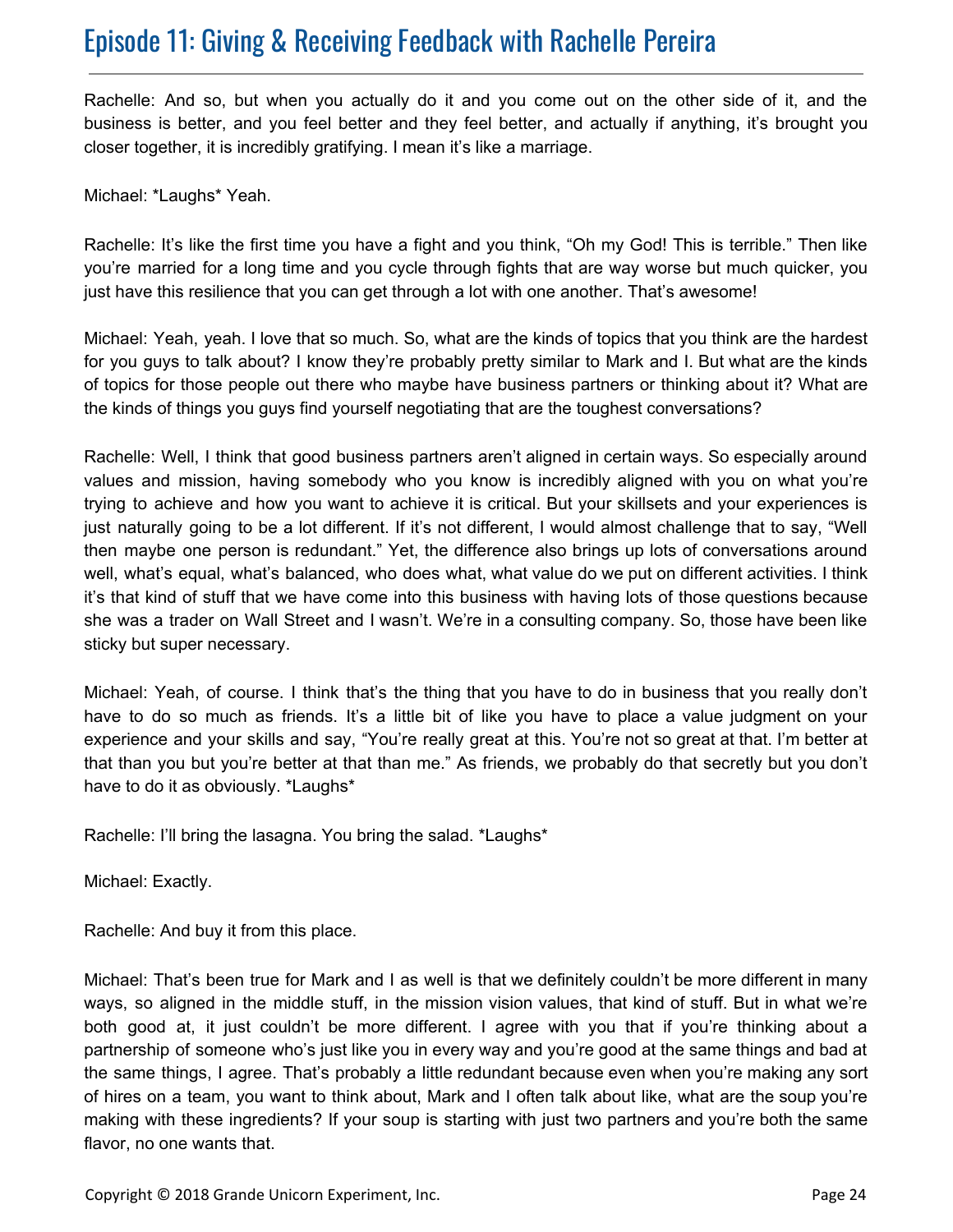Rachelle: Yeah, yeah.

Michael: No one wants just like a basil soup. If you're both basil and that's all you put in the broth…

Rachelle: Basil soup, who eats a basil? That's disgusting.

Michael: I don't know. I was thinking of like a Thai soup that has fresh herbs in it. I was like if you just were both basil and there are no noodles, or there's no meat, like that's disgusting. It's just basil water.

Rachelle: \*Laughs\* Don't order it.

Michael: Don't order that. It's gross. It makes a bad business too. It's not good. So thinking on this topic of because I think the conversation we're having is just kind of personal versus professional. So, that makes me think of the topic I know we also talk about a lot, which is kind of like work-life balance. So when you are both working with your best friend and your business partner, does that muddy the line or make the line more fuzzy in terms of when does work start, when does play start, when does work stop. So, how do you balance personal and professional time when you both want to spend – hang out with this person and be in meetings with this person?

Rachelle: Oh my God! I have so many opinions and thoughts about this one.

Michael: \*Laughs\*

Rachelle: Let me start with saying work-life balance is an incredibly difficult topic for everybody. But for Katie and I, this is something that we're aligned in that it's hard for both of us. So, we both have young children. We live in the same neighborhood. We have a lot of other things that we're involved with in our community that we also want to prioritize. One of the reasons I got into this business other than loving it was wanting to have a lot of autonomy, that being probably my primary driver. So, losing autonomy, meaning working all of the time and not being able to do what it is that I need to do for the other hats that I wear in my life was just going to be a deal breaker. I know that Katie feels the same.

However, our need for what that looks like is also different. So at different times of the year in different ways, we will need a different level of flexibility from the business. I think the more that we just are very transparent about that and talking about how we manage the rest of the business while somebody else is sort of like leaning out or leaning in has been really important. But because we both value it, it's not something that feels in any way judgmental. It's like, "I'm working on this time and why are you picking your kids up from school?" So, we found a way of making that work and that's just through lots of conversation.

We also talk – you gave us this exercise. This was a good one. This was like three priorities a week. It's like a very, very simple process of like these are the three things and we communicate about it. That's also another way of just making sure that work is going along but actually we don't give a shit like what you did in order to make that happen. So, it's been a total trial and error. She needs a lot more structure than I do because I've been used to sort of working in a super unstructured way for a long time and she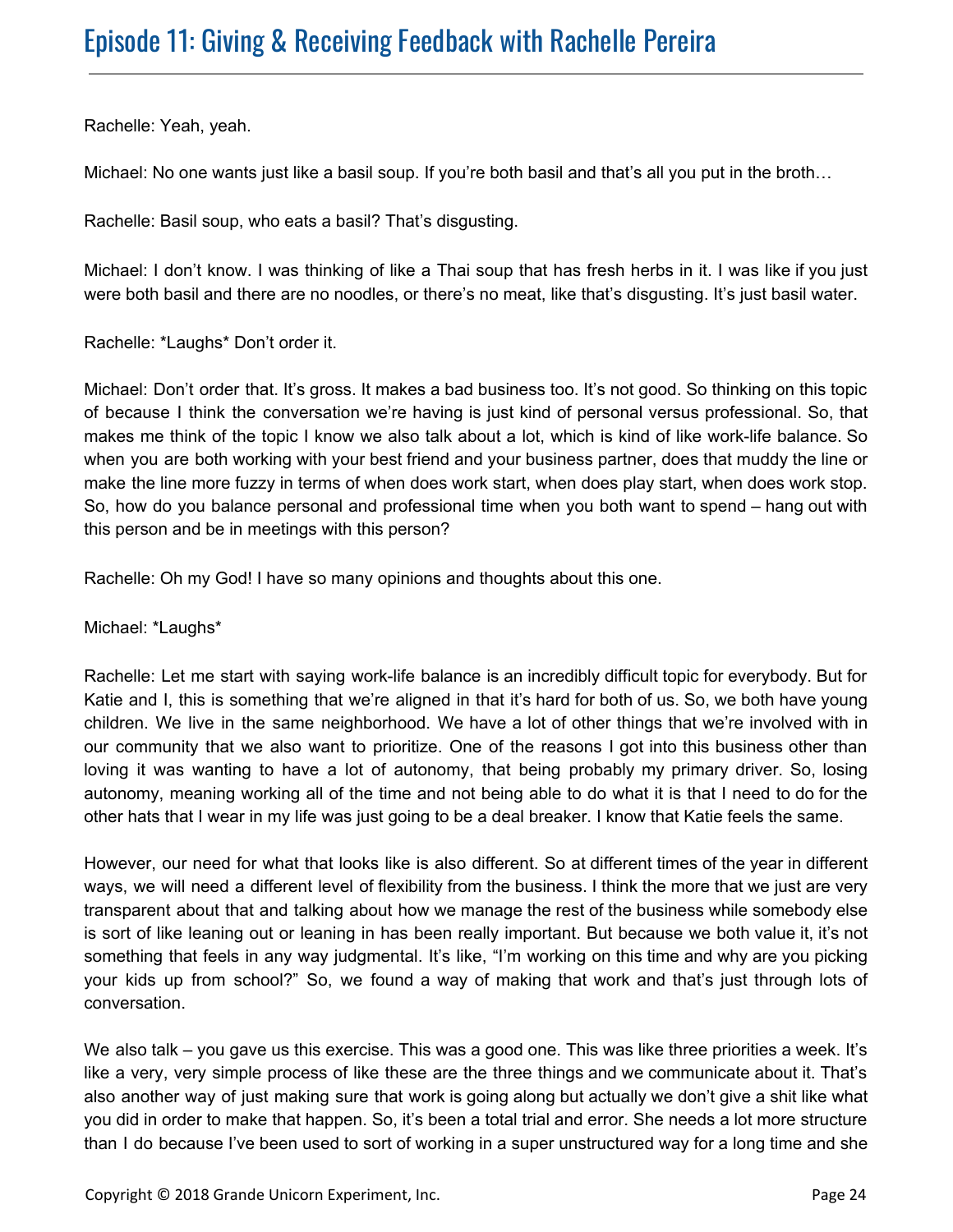used to be like on a trade index. So, there's different sort of aspects to this. But I think it's always a work in progress and continuing to talk about it is key.

Michael: I think what I heard in there is that when it comes to the work-life balance, I'm sure other topics, you're both just going to have different needs. The only thing I know that helps things moving forward in a productive way is just talking, talking, talking, talking, talking. But like nothing can go unsaid, especially in a partnership like this. Mark and I have always said, we've gotten just really, really good at disagreeing. We're just really, really good at sharing like, "Hey this is my perspective. This is my perspective." And because we have so long history with each other, we are pretty good at assuming good intent.

Like if Mark disagrees with me about something or he needs a different kind of work-life balance than I do, my initial thought is, "Oh that must be for a good reason. Let me ask about it. What's going on? What do you need a week off for?" I mean that's rarely the case but I'm trying to think of an example. As opposed to that's not my reaction with everyone else. I'm not so good with that with someone who I'm not close friends with, I haven't known for the 20 years. I'm afraid to date myself. I won't do that math.

Rachelle: A long time.

Michael: But I think the recipe there is to acknowledge that you're going to continue to need different things. That's going to change over time. In a partnership, the only thing that I know that helps the boat to stay level is just constant communication. It feels at times like over communication. But constantly, what are you working on? What am I working on? What's working for you? What's not working for you? How is your work-life balance? What are you doing this weekend? I think all of that helps to make sure and I think the times when I felt like our partnership was not at its best were the times we weren't just talking as much. Even recently, I said to him, "You know what? We started this Business for Unicorns thing. It's been going really well." I was like, "This is great but we have the same level of communication we did a year ago, really before we started this?" I was like I think I need more. I feel like I'm feeling disconnected and not aligned because we're just not communicating to an obnoxious extent. Do you find that true? Like communication is just like it doesn't solve everything.

Rachelle: Totally.

Michael: But I think it keeps things moving in a positive direction.

Rachelle: I mean with a small business like ours, we could easily and we have gone weeks and weeks without having a formal meeting. Because we're like what a formal meeting to just talk about kind of the stuff we're working on. It seemed strange. But now that we have done this for a while, we really acutely feel it if we haven't had. Our meetings tend to be about two and half hours long. We plan like 30 minutes of chitchat, whatever. We usually make breakfast. It's very like leisurely meeting but it gives us time to do friend stuff as well as business stuff and we have a structure to that. If we don't have it, it both impacts us negatively. It's kind of a ritual that we've had to make a non-negotiable.

Michael: I love that you said that because it's really been a challenge for Fisher and I is we're very structured and regimented in our business life but we weren't so much in terms of our friendship at first.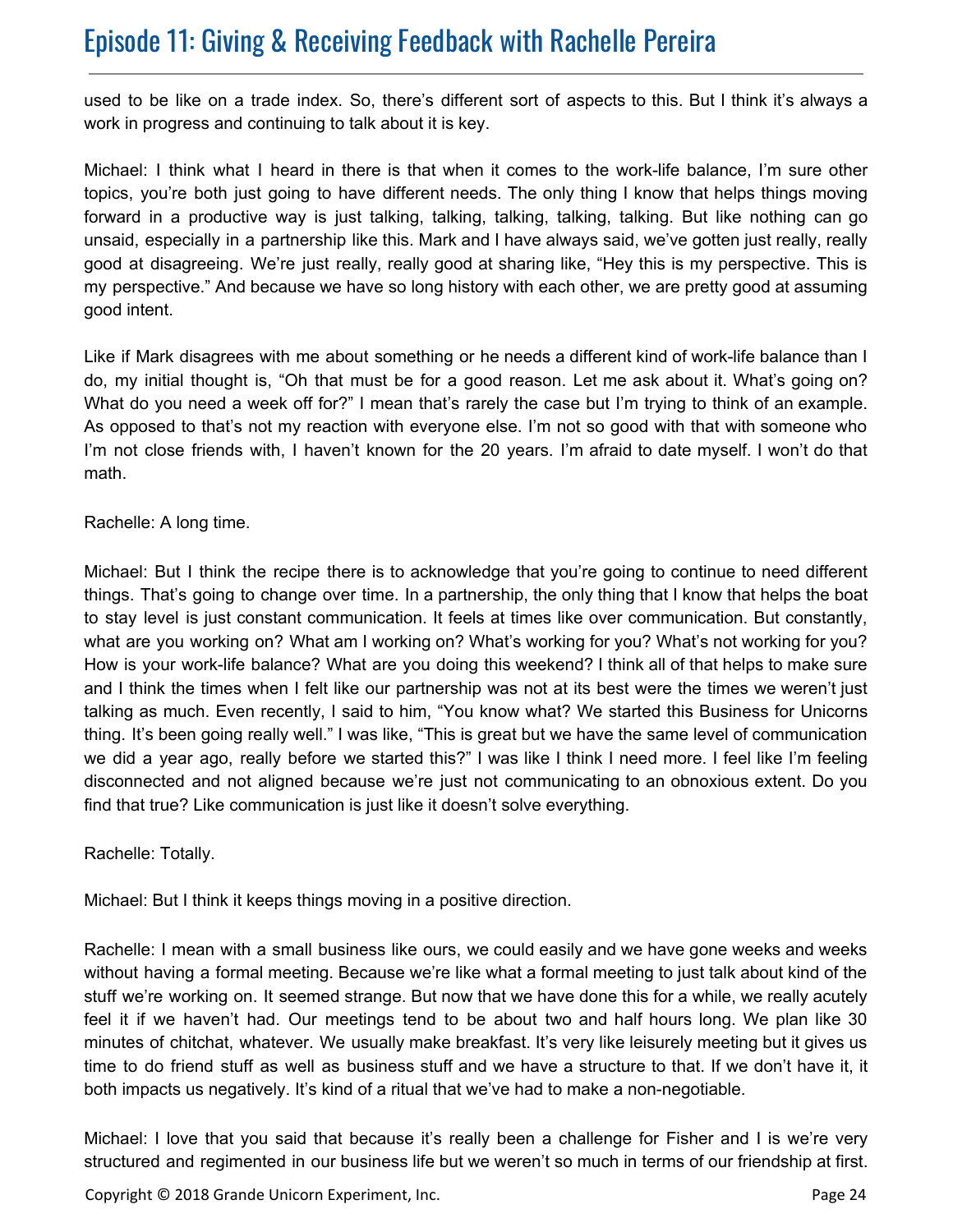So now, there's once in a while, we're like, "We have to schedule some friend time because it's easily moving so quickly." It's like, "Oh wait, I haven't asked you about your life in a while, or like I haven't seen you outside of this building, or I haven't been with you without my laptop in a while. We should probably go do that."

So, I think that's probably a takeaway we both had is like you need some structure to make sure that you're talking about the work stuff and you keep feeding your friendship. You keep kind of watering that part of your life as well. It's been so true. So, I mean for folks who are listening, who are thinking like hey, I might start a business. Maybe I should get a partner. Or I have a partner, now I'm not sure if this is working out. What's your advice for someone considering working with a close friend? What would you even say to them?

Rachelle: I think that I now believe that a friendship is pretty necessary because it means that there is this whole another level of investment that you're willing to make with this person. If you're not willing, if you couldn't go on vacation with this person, do not go into business with them. I think that you need to be comfortable with each other to talk about whatever you need to talk about without hesitation and knowing that it's going to best if you do. So, I think really making sure that you feel emotionally invested is I think now a core ingredient. It's funny because it's a complete 180 from how I originally thought about it. I thought it was just sort of a very kind of like practical, sort of clinical kind of partnership. I now, years of experience in having thought about building partnerships with other people, I can see how that was treacherous.

Michael: I'm going to echo that. I agree 100% is that I think if you don't want to be friends with someone you're a partner with and go on vacation with them and see them outside of work then why, why?

Rachelle: Because you're going to see them a lot.

Michael: You're going to see them a lot and you might as well enjoy it and enjoy spending time with them and really like them as a person. I feel the same thing about working with friends and family even when they are not your partner. So many people when they hear that I started business with my best friend will say to me like, "What are you, nuts? That's like rule number one of business is don't work with your friends and family." I'm like that's just a shitty rule. I don't know who made it but it hasn't been true for me. Even the whole team at Mark Fisher Fitness is like they're some of my best friends and family. I'm married to one of them. It's like we're all super close.

Rachelle: You made it real.

Michael: Yeah. So, I push hard against that idea that working with people who you're friends with is a bad idea. It has been so the opposite for me and it sounds like for you.

Rachelle: Yeah. Just like a little silly, it's not silly but another example is that Katie is from the UK and her family is there. Every summer she goes to the UK for a month. We work it out and I certainly have vacations that are equivalent throughout the year, whatever, but it's a big amount of time to be out of the city and not being client-facing. And we have a client who she does a lot of work with that has a need. And she's thinking about flying back for three days to be with this client. I am begging and pleading with her to let me do it so that she can have this time with her family which is incredibly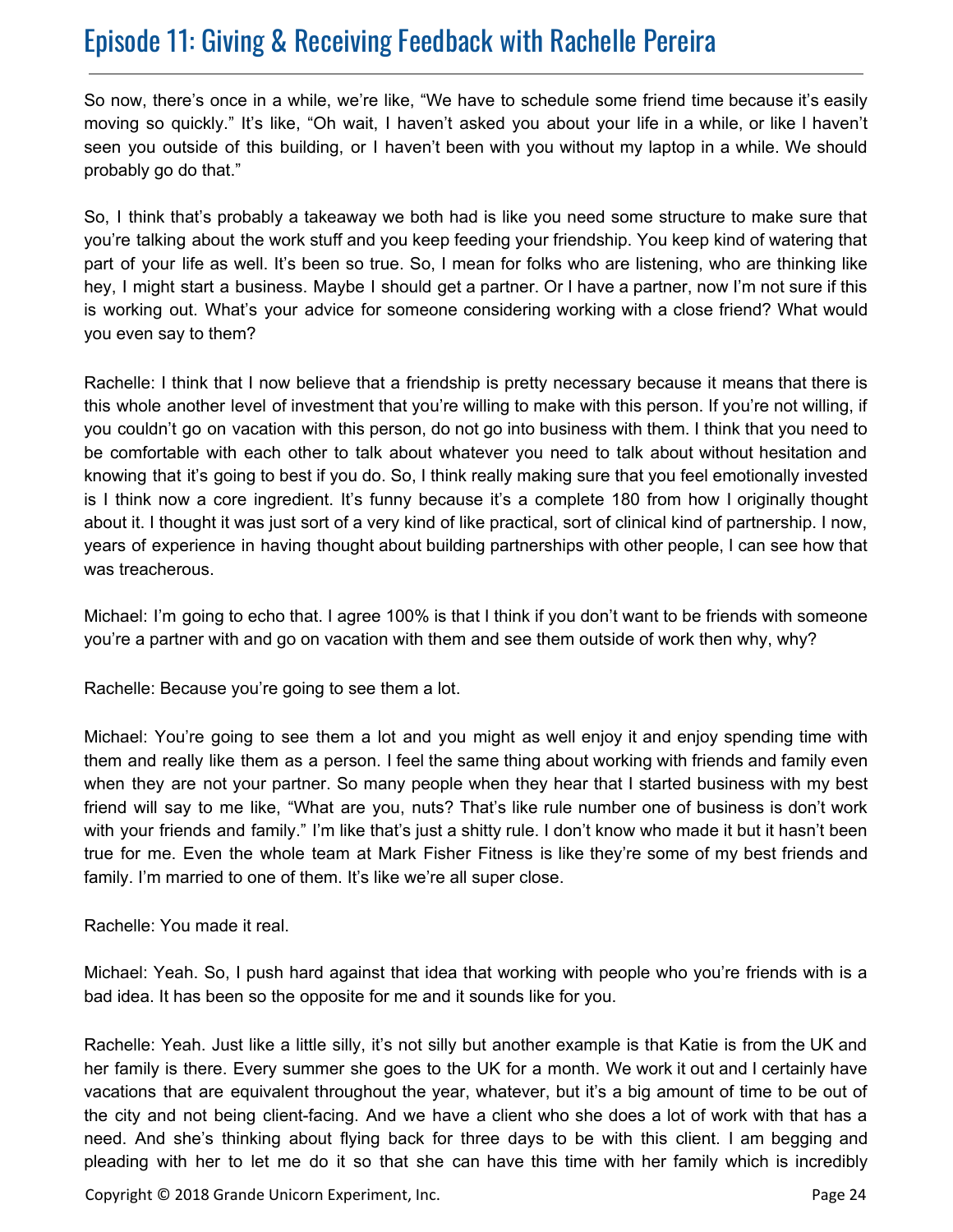precious to her. I just think jury's out whether or not she is going to do that. But I'm like, "Don't come back. I've got it covered." I know that she would do the same for me. When I'm away, she will break me if I'm answering emails. She's like, "Why aren't you letting me do this?" I just think if you weren't friends with somebody, I don't think that they would do that.

Michael: It's pretty unlikely.

Rachelle: It's fairly unlikely.

Michael: Because my last boss is like, "Stop answering your emails."

Rachelle: Yeah, they're probably emailing you.

Michael: Yeah, exactly. I love that. That's a great point. So yeah, thanks for talking about that topic. That was really fun.

Rachelle: Oh!

Michael: That was really fun. I realize, I want to get to our final five questions but I realized we haven't talked much about EQUALibrium. I will have given a bio intro but I wonder if you could just talk a little bit about what kind of work are you doing now? What kind of work are you really excited about doing into the future so people can know what you're up to.

Rachelle: So EQUALibrium is a leadership consulting company that we tag ourselves as building powerful modern leaders. Essentially what we believe to the core is that everybody in your organization from top to bottom is a leader. The leadership is a set of behaviors versus a title that is given to you by the company. So we go into companies and we do all different kinds of work from doing off sites and retreats and teambuilding with executive teams, to doing strategy sessions, doing tons of executive coaching with companies in a variety of different industries, to then running management and leadership courses that usually are over time with the same people. So that they're building up skillsets and being able to sustain those behaviors over several months so that they become something that they get to keep after they finish the course. Then we do a lot consulting work too just sort of at the sidelines that's HR-related things around performance management oftentimes.

Michael: That's exciting. Where you see you guys going to the future? What is EQUALibrium going to look like the next five, ten years?

Rachelle: Oh! You know, I really love our small size because our small size allows us to work really, really closely with organizations over a long period of time. So, I've always experienced these deep relationships with companies for sometimes even a decade. It's awesome to be able to be with a company and seed through the ebb and flow and the change of people and the change of philosophy over time and steward them through that. So, I want to continue to foster those kinds of relationships.

I would love to grow our team a bit and I think that it's ready for that. I really personally and sometimes I struggle with this, like what do I personally want versus what do I think the business needs. But what I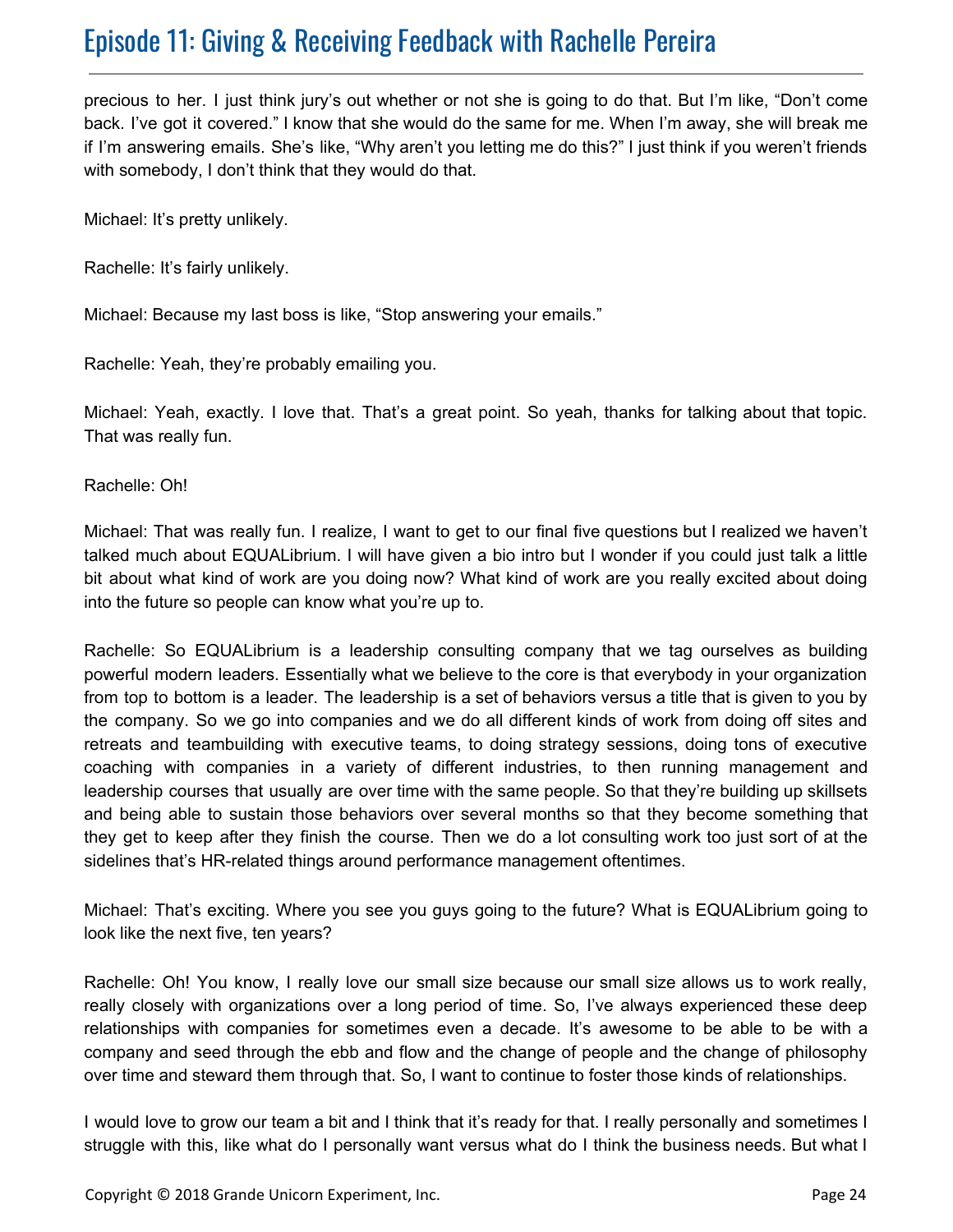personally want a really hard project. I love a really sticky, spicy project that seems kind of like unfixable. I love coaching people when the HR manager says like this person is a monster. Good luck. I'm like, "Let's get after it!" So, I think that as long as we continue to do really good, thoughtful work which is sort of authentic to who we are, then I think we're going to keep ending up doing really cool projects for the next few years.

Michael: So for our listeners who are thinking, "Oh I may need someone like you." What are the kind of pain points or things that businesses are experiencing that led them to say, "I need to hire someone like Rachelle and Katie." What are the things that you mostly get hired to do, the pain points they're experiencing that say come on in?

Rachelle: We mostly get… One of the entry points is through an executive team or some sort of senior team. So, maybe that's the head of marketing or that's the president of a company who is working with either a new team or a dysfunctional team or something where there are a lot of poor behaviors that are being fostered on the team. And they want to fix that and they know that that's not right. So, we often come in to working at a team level. Then we end up working with them on a variety of different things because they'll say, "Now, we really want to make sure that our next level of management is equipped to be able to lead their direct reports and whatnot." So I think oftentimes, it's thinking about your pain points are usually the colleagues that you're working with most closely and resolving that first and then thinking about what are the other areas of the organization that can really benefit.

Michael: I love it. So listeners, if you work at an organization, you're a manager and a leader and you want to work on your team liking each other, communicating better, being more effective, you know who to call. Before we officially wrap things up, I want to get to our final five questions.

Rachelle: Oh! I'm excited.

Michael: I think you know how this works but I ask the same five questions to everyone, kind of like inside The Actors Studio. So, are you ready for your final five?

Rachelle: I'm ready!

Michael: Let's do it! So question number one is what is your morning routine?

Rachelle: Oh geez. So my morning routine, you know the funny thing is I've heard the final five and I still don't know what I'm going to say for them.

Michael: You even had the chance to prep for this.

Rachelle: I know! And I really didn't. Yeah, anyway. I'm a real morning person. So oftentimes, I'm waking up with the sun and I like to work. So when I get up, sometimes it's like between 5:00 and 6:00 even. I'll get up like sit at my kitchen table and get in an hour or so of work before my kids get up and start getting ready for school. I find that hour, I just get, it's like my most productive hour. Everybody's asleep. I also just feel like a bad ass that I'm like I'm up when everybody else is asleep, getting this done. It really makes me feel good for when I'm starting my day.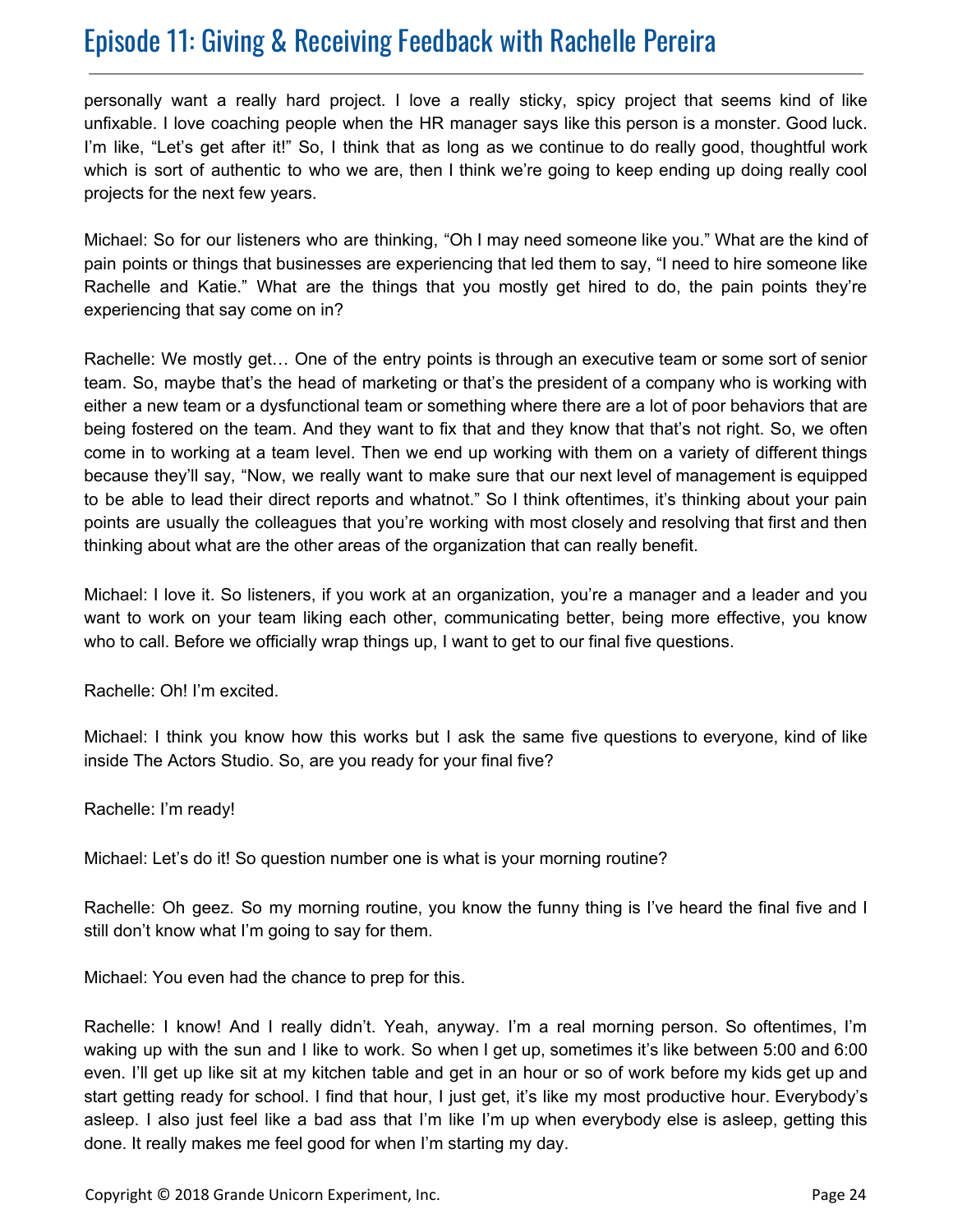Michael: I love it. Great! Question number two. What activities give you a sense of renewal? I know you know what I mean by that. But for our listeners as a reminder, what I mean by a sense of renewal is what things you do that really fill your cup. You do these activities, you're just ready to tackle your next day and get back to work or get back to your life. So, what fills you up?

Rachelle: I am a real extrovert. So other people fill my cup all the time. This is again one of the things that I love about my work so much is I love the people that I work with. So being with them, getting a drink with them after work, that intellectual but fun and stimulating conversation at the end of a day is something that completely pumps me up. I mean there is also a tipping point but if you do too much of that, I'm really depleted, but generally speaking, making new friends. I love going somewhere and going to an event. Like we were talking about, you know, you mentioned TEDx but I love going to events like that and seeing somebody and thinking like, "Oh my God. I want to be friends with them," and then becoming friends with them. Like that just makes me feel kind of like a kid that we can build these relationships as adults just like we did when we were in grade school.

Michael: Yeah. I mean that is the definition of extrovert.

Rachelle: I cannot help myself.

Michael: You get energy from the people. That's amazing. Number three, what one book or learning experience taught you the most? So what one book or learning experience of some kind taught you the most?

Rachelle: I am an avid reader so it's very hard for me to choose a book. But I actually do, when I was I the UK, I worked for a boss who I really, really, really disliked like deeply. To the point where I used to walk down the hallway and my head is with my arm would be scraping the side of the wall so that I wouldn't make eye contact with this person as they were seating like at their desktop.

Michael: That's legit.

Rachelle: Yeah, it was legit. I was in my 20s and I didn't know any better if I had any justification. But we worked on a project together and this was actually right around the time I was introduced to Myers–Briggs. I would have to say it was a complete light bulb moment for me where I thought, "Oh, I'm this. And he's most likely that." He didn't even take it. I wasn't looking at his assessment. But just being, all of sudden, you realize, "Oh not everybody is the same. What!" You know? I think it just blew my mind. I remember going into a meeting with him and I decided that I wanted it to be different because we had to work on this project together. I remember saying something like, "I like to work like this." Then I waited for him. He said, "I like to work like this." And then he said, "Okay. Well then, shall we work like this? This encompasses both ways. It was completely manageable. I mean I still loathe him. But it was completely manageable. I think that just – it blew my mind.

Michael: I mean it's a great example of just kind of a perspective shifter.

Rachelle: Oh yeah.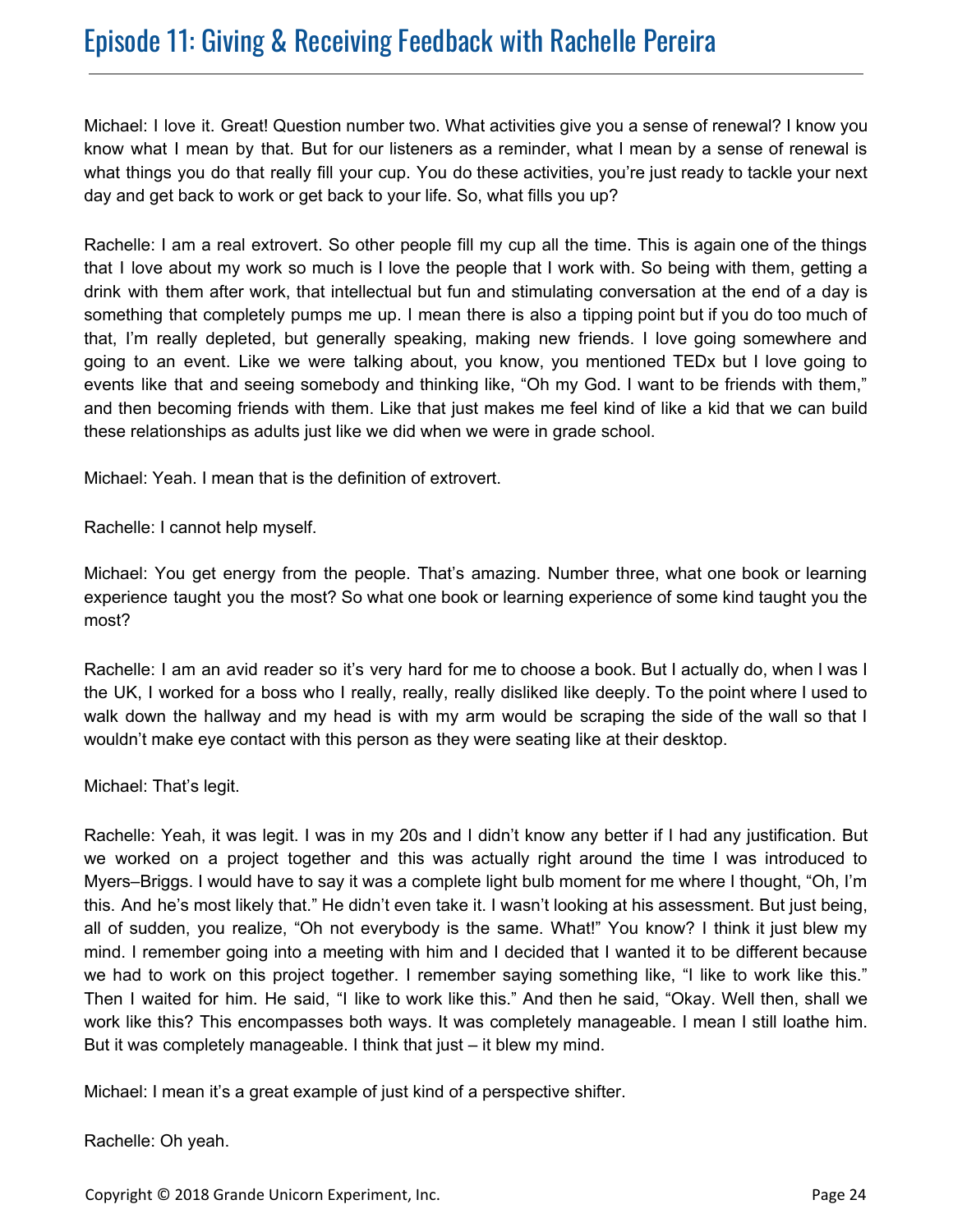Michael: Where you suddenly had a new perspective on it, a new language to talk about it.

Rachelle: Yeah. I just thought he was a dick.

Michael: That only goes so far. But like when you have some other words to use that suddenly you can make a change. It seems like that really worked out for you. That's amazing! Awesome! Number four, if you could have one superpower, what would it be?

Rachelle: Oh my gosh! It would definitely be around time. I don't know. Do you watch Harry Potter?

Michael: Uhmm.

Rachelle: Uhmm. Is it the third book?

Michael: Just one, Tony Awards, I saw the Broadway.

Rachelle: Yeah, The Prisoner of Azkaban.

Michael: Sure.

Rachelle: You know when Hermione has the thing so she can go to all the classes?

Michael: Yeah.

Rachelle: I would want that. I don't know if that's a super power.

Michael: We'll take it.

Rachelle: But that's like a magical thing.

Michael: Yeah, that's a magical power. That's good. Yeah, that's great. I think it's the first time someone's referenced to Harry Potter magical power. So, you get extra bonus points for that.

Rachelle: Yay!

Michael: Last one, number five, what is the last thing you tend to think about before you fall asleep? What's the last thing you tend to think about?

Rachelle: You know, I've heard some of your other episodes and people are so Zen. They're like I'm grateful. I like to snuggle with my partner. I do all these. I wish I did any of those things.

Michael: Mine is not that either.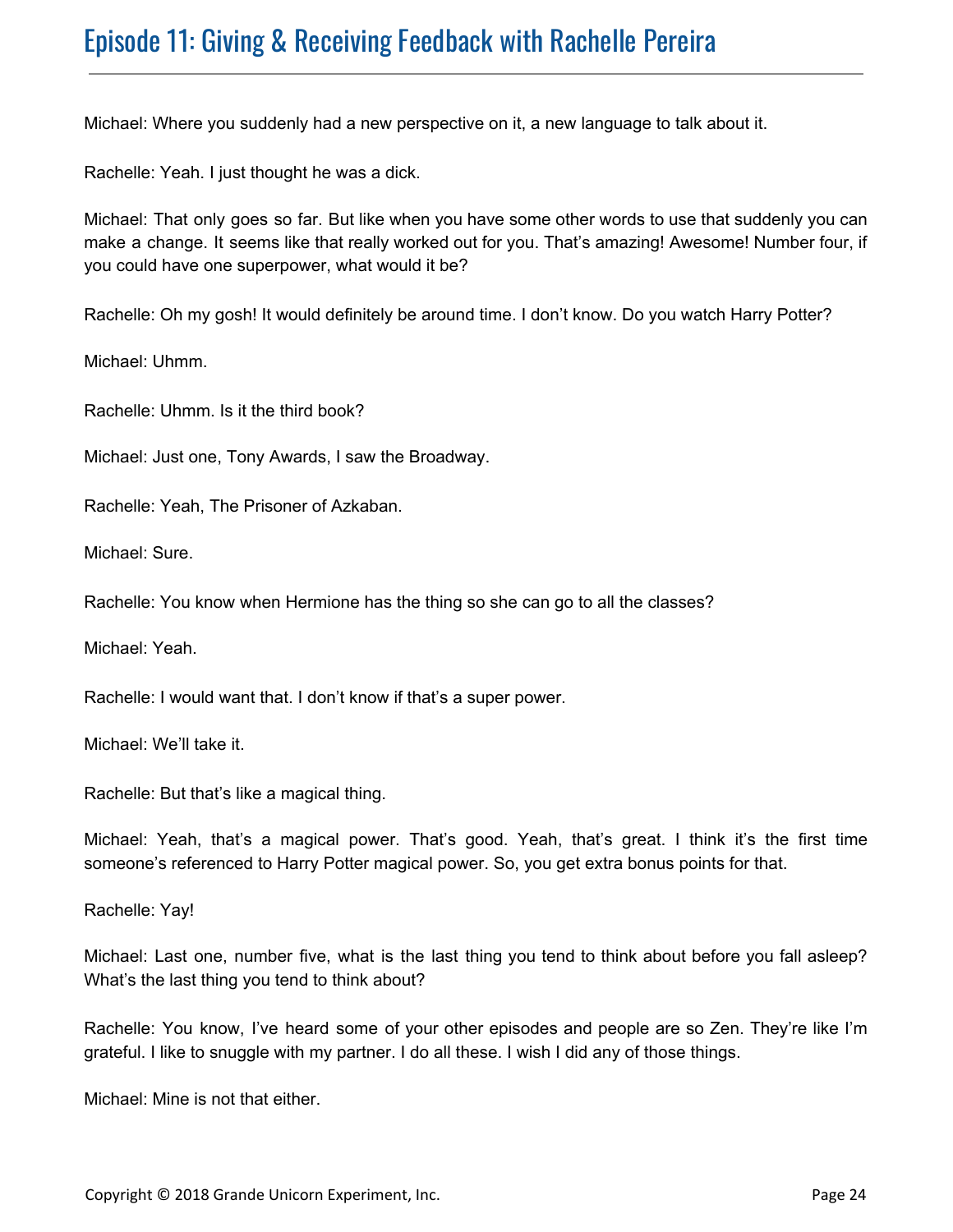Rachelle: I don't do those things. I'm like literally putting like the duvet over my head as the cats like run across me. I'm just hoping I'm not going to get scratched or something. But I'm really, I'm kind of the worst at this. I'll fall asleep thinking about the next day or like my phone will be in my head. It's really one of the things that I want to work on. You're going to help me work on this.

Michael: We've already talked about it.

Rachelle: That's going to be on our next session.

Michael: Hopefully it helps me too because I often, when I think about falling asleep thinking about, "Okay, what didn't I do today." I know I put it on my to-do list but I'm still thinking through it. What am I going to do tomorrow? I end up doing like this cycling to my to-do list.

Rachelle: This is going to be our commitment to each other.

Michael: We need a bedtime ritual.

Rachelle: This is our session.

Michael: Yeah, we need a bedtime ritual. Actually in fact, one I just recorded recently which hasn't come out yet. Someone gives an example of bedtime rituals. So we might just steal that.

Rachelle: Good. Perfect. Deal.

Michael: So you did it, your final five.

Rachelle: Yay!

Michael: Yay! So as we wrap things up, how can our listeners keep in touch with you, learn about what's going on at EQUALibrium?

Rachelle: Yeah. I think just drop us an email. We're also creating a podcast.

Michael: Ooh!

Rachelle: Which we're still trying to nail down a name. I'm doing it with the president of Situation Interactive who's a client, Damian Bazadona. So, that's going to be exciting and it's going to be all about leadership and management. So that's another way that people can get in touch with us.

Michael: I love it. What's your EQUALibrium URL? Is it just EQUALibrium?

Rachelle: equalibriumgroup.com. And it's equal like equal, the sugar substitute. \*Laughs\*

Michael: Awesome! Well, Rachelle, thank you so much for doing this. It was a real blast. I feel like we have to do it again because I feel like that's just in the surface of the topics we love to talk about together.